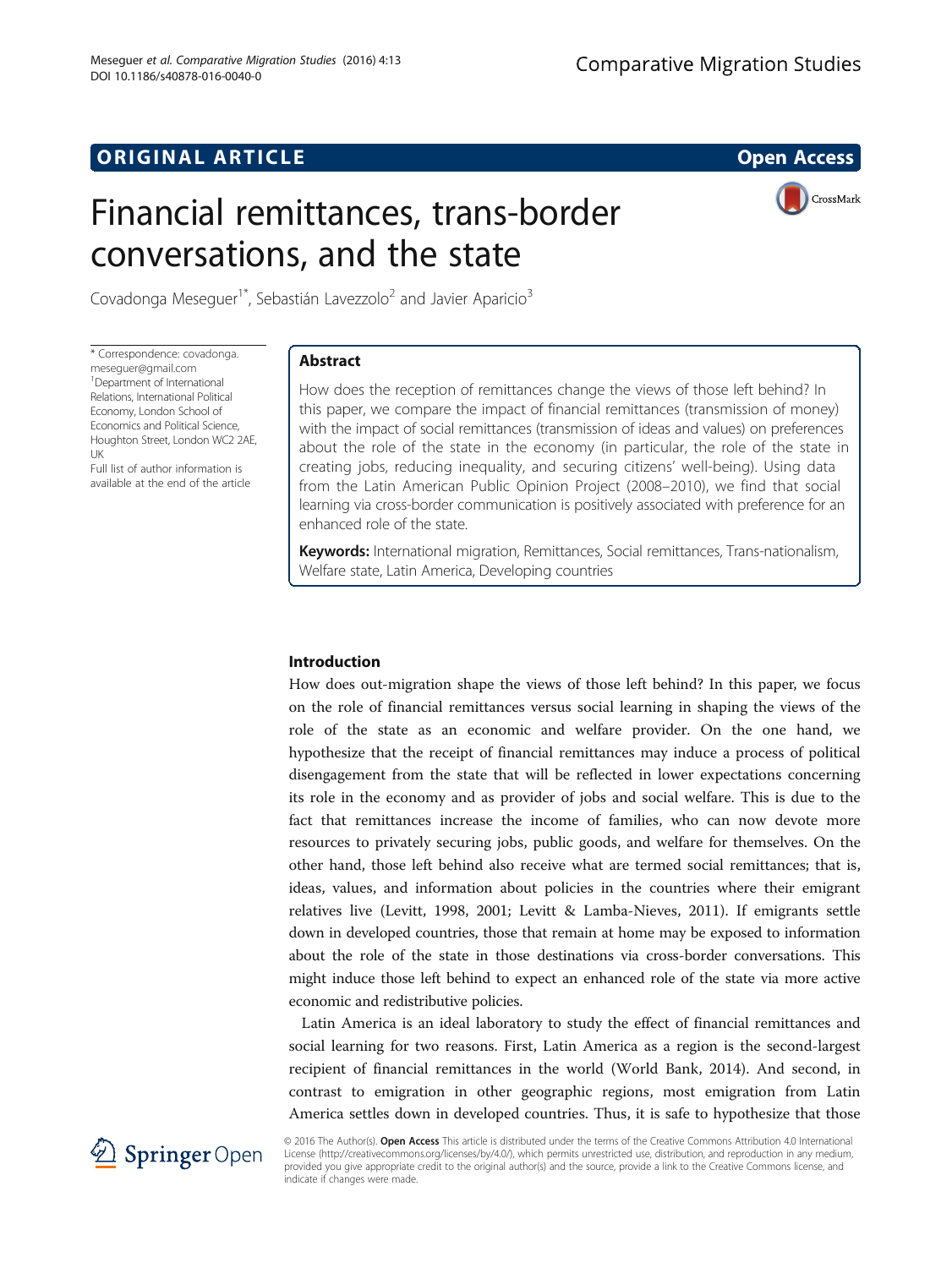who remain will be exposed for the most part to positive views about the role that the state plays as a welfare provider via communication with their emigrant relatives.

We put these two alternative hypotheses to test using survey data for 18 Latin American countries in the years  $2008$  and  $2010<sup>1</sup>$  We find that although those who receive financial remittances envisage a limited role for the state, this effect is not statistically significant. In contrast, those with relatives abroad and who often communicate with them; that is, those more exposed to a process of social learning, prefer an enhanced role for the state in comparison to respondents without relatives abroad. When we control for nonrandom selection of those who are dependent on remittances and who communicate with family abroad, we find that the positive effect of social remittances is stronger than the negative effect of financial remittances, which is practically inexistent. Moreover, we find that the impact of communication with emigrant relatives has the greatest impact in Latin American countries that devote less resources to social spending and where per capita GDP is lower.

This paper contributes to the incipient but fast-growing literature on the impact of emigration in home country politics and policies in several ways. First, whereas most of the studies to date have explored the impact of emigration on attitudes toward democracy and political behavior of those left behind, we look into how outmigration shapes attitudes regarding the economic and social role of the state. Second, too frequently, the impacts of social and financial remittances are studied in isolation from each other, with the former receiving much less attention. Yet there are reasons to think that trans-border communication is an important omitted variable when studying the impact of financial remittances and vice versa. Indeed, in our study, after social remittances are accounted for, financial remittances appear inconsequential in shaping opinions about whether the state should create jobs and guarantee the well-being and equality of individuals. Finally, besides comparing the relative role of financial and social remittances, this paper exploits the variation in socio-economic development in Latin American to provide a regional comparison.

The paper proceeds as follows. In Section [1](#page-0-0) we discuss the economic consequences of remittances. In Section 2, we discuss the implications that social learning may have in shaping the perceptions of what roles the state is expected to perform. Both sections motivate our alternative hypotheses concerning the contrasting role of financial vs. social remittances in shaping views about the roles of the state. Section [3](#page-4-0) discusses the data and the methods. In Section [4,](#page-6-0) we discuss the main results and extensions. Finally, we conclude in Section [5.](#page-8-0)

# Financial remittances and the State

According to the Inter-American Development Bank (IADB), remittances to Latin America amounted to US\$ 61.3 billion in 2012. In relative terms, their importance varies considerably within the region. Some Latin American countries such as Honduras, El Salvador, and Nicaragua are highly dependent on them – remittances amount to more than 15 % of their GDP – whereas Argentina or Brazil receive remittances that do not reach 1 % of their GDP (Maldonado & Hayem, [2013\)](#page-27-0).

Only recently have political scientists and political economists started to systematically look into the political consequences that these flows and outmigration more generally may have for sending countries (see Kapur, [2014;](#page-27-0) Meseguer & Burgess, [2014](#page-27-0); Mosley &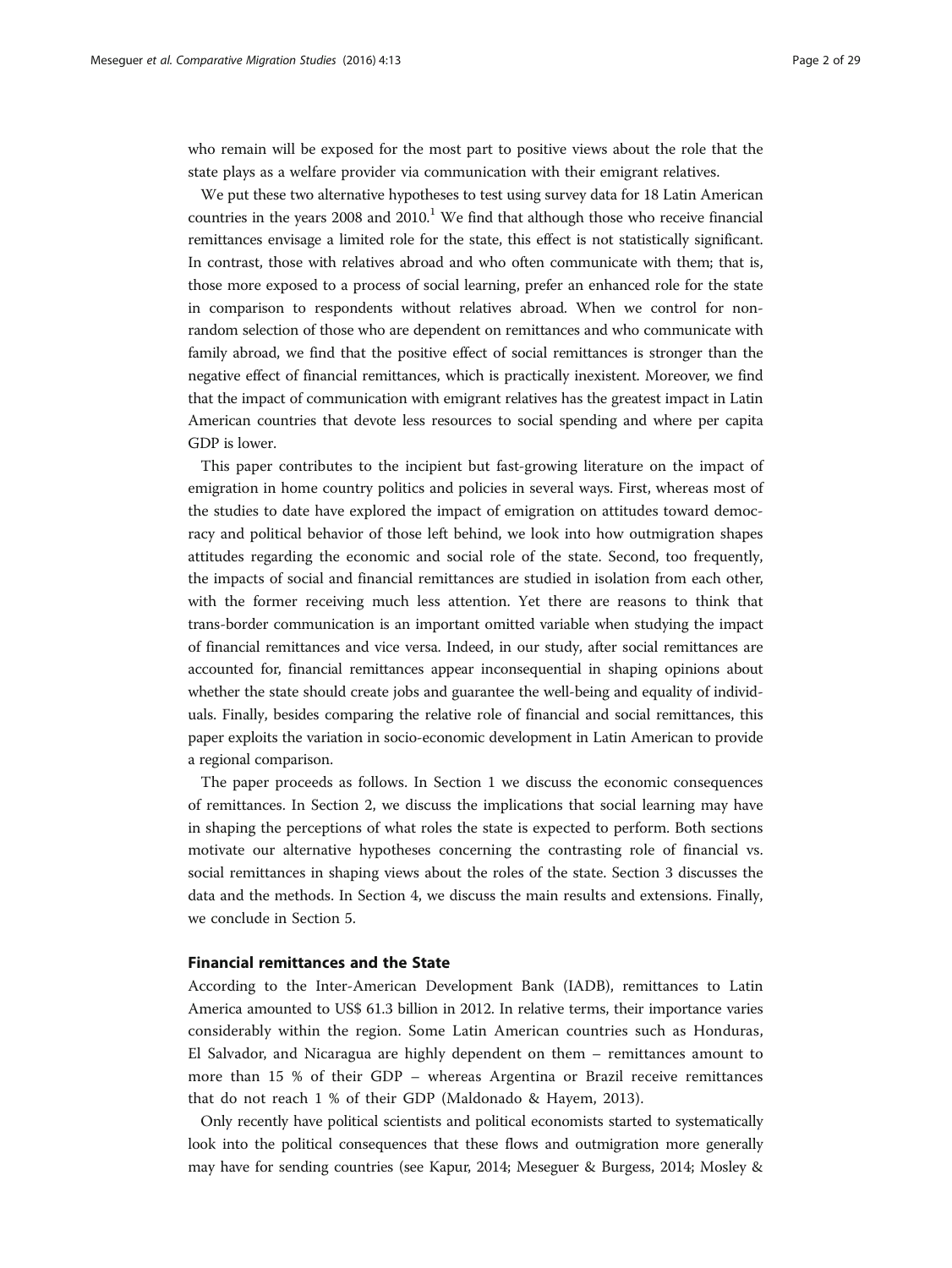Singer, [2015](#page-27-0) for reviews). Research so far has focused on the impact of remittances on electoral vs. non-electoral political behavior (Careja & Emmenegger, [2012](#page-26-0); Germano, [2013](#page-27-0); Goodman & Hiskey, [2008;](#page-27-0) Nyblade & O'Mahony, [2014;](#page-27-0) O'Mahony, [2013;](#page-27-0) Pérez-Armendáriz & Crow, [2010](#page-27-0); Dionne, Inman & Montinola, [2014](#page-27-0)), as well as on the impact of remittances on the survival of autocrats and the likelihood of democratization (Ahmed, [2012;](#page-26-0) Escribà-Folch, Meseguer, & Wright, [2015](#page-27-0); Moses, [2011;](#page-27-0) Pfutze, [2012](#page-27-0), [2013\)](#page-27-0). Whether remittances constitute yet another resource curse that may feed government corruption is another subject on the research agenda (Tyburski, [2012](#page-28-0), [2014\)](#page-28-0). Surprisingly, the impact that remittances may have on governments' policy choices has been less researched (Ketkar & Ratha, [2010](#page-27-0); Leblang, [2010;](#page-27-0) Singer, [2010\)](#page-28-0). In particular, there is practically no evidence as to how governments may alter their provision of social welfare and public goods in the presence of family remittances, which substitute for those goods and provide a form of private insurance (Ebeke, [2011](#page-27-0)). In his study of how remittances impact autocrats' public spending choices, Ahmed [\(2012\)](#page-26-0) contends that autocrats in countries that receive remittances spend less on welfare (as families privately spend more on it) and more on patronage. By so doing, autocrats are able to extend their tenure in power. According to Doyle [\(2015\)](#page-27-0), Latin American governments that received large inflows of remittances did reduce their spending on social contributions in the period 1990–2009. The author relates this trend to remittance recipients' electoral preferences for less redistribution.

A discussion of the consequences of what the inflow of remittances may imply for individual perceptions of the role of the state has to start with an overview of the effects that are attributed to remittances. Also, it is crucial to explore the type of uses that remittances are typically given. The effects and uses of remittances are multifaceted and in many instances context-specific. In the empirical analysis, we shall explore the opinions of Latin American respondents regarding the role of the state as provider of jobs and welfare. Thus, in what follows, we focus on what we know about the impact of remittances in Latin America in relation to labor markets, social and public spending, poverty, and inequality. The discussion is necessary because we claim that the alleged consequences of remittances are likely to shape individual views concerning what the state should or should not provide. In particular, we claim that financial remittances, via their effect on household incomes, should increase recipients' ability to earn a living without relying on the state (McMann, [2006](#page-27-0), p.23).

First, according to some research, remittances may be associated with a reduction in the labor supply as individuals who receive remittances have higher reservation wages and go out of the labor market, increasing their preference for leisure (Fajnzylber & López, [2007;](#page-27-0) World Bank, [2006a](#page-28-0), [2006b\)](#page-28-0). The evidence is not conclusive, though, and seems to relate mostly to women and child labor (Amuedo-Dorantes & Pozo, [2006a](#page-26-0), [2006b](#page-26-0)). Posso ([2012](#page-28-0)) looks into data on sixty-six developing countries from the Middle East and Africa, Asia and the Pacific, and Latin America and the Caribbean (1985– 2005). The author finds a positive and significant relationship between remittances and aggregate labor supply. One of the explanations that the author entertains is that remittances facilitate employment creation by easing credit constraints. In any case, both these consequences are likely to affect views about the role of the state in creating jobs, either because remittance recipients decide to opt out of the labor market or because remittances allow them to undertake entrepreneurship activities that facilitate their self-employment.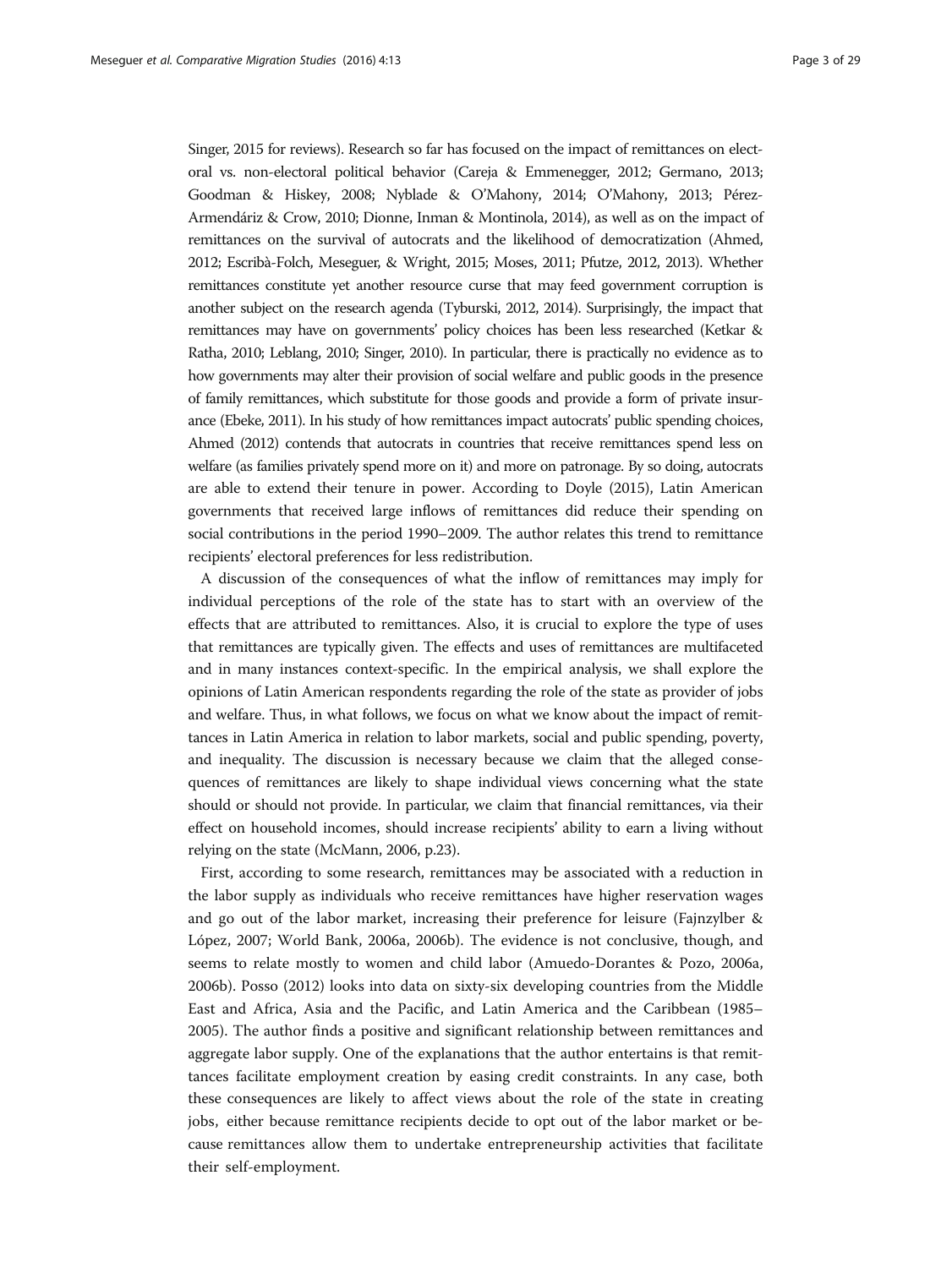Second, concerning poverty levels, Adams and Page [\(2005\)](#page-26-0) show that the income effect of remittances reduces the level and severity of poverty in developing countries, and other cross-country studies provide similar evidence (IMF [2005;](#page-27-0) Ratha, Mohapatra, Özden, Plaza, Shaw, & Shimeles, [2011\)](#page-28-0). Moreover, remittances are countercyclical, increasing in the event of bad economic conditions in home countries, for example following natural disasters and financial crises (Chami, Barajas, Cosimano, Fullenkamp, Gapen, & Montial, [2008](#page-26-0); Fajnzylber & López, [2007](#page-27-0); World Bank, [2006a, 2006b\)](#page-28-0). This provides families with a buffer with which to smooth their consumption. Particularly in Latin America, remittances are seen as effective in reducing poverty (Fajnzylber & López, [2007](#page-27-0)).

Third, according to numerous case studies, remittances are used to finance current consumption and other investments from housing to education and health.<sup>2</sup> In Latin America, an increase in human capital investment seems to be the case, but prominently among household recipients located in the middle and upper quintiles of the income distribution (Fajnzylber & López, [2007](#page-27-0)). In Guatemala, Adams and Cuécuecha ([2010](#page-26-0)) report that households receiving international remittances spend more on education and housing compared to what they would have spent without remittances. And in Ecuador, Calero and Bedi [\(2009\)](#page-26-0) find that remittances increase school enrolment and decrease the incidence of child work, especially for girls and in rural areas. Concerning health, Ponce, Olivié, and Onofa ([2011\)](#page-27-0) find that in Ecuador, remittances have an impact on health expenditures and on some preventive health care such as vaccination. In Mexico, Valero-Gil [\(2009](#page-28-0)) finds a significant effect of remittances on household health expenditures. Interestingly, the author finds that the finding holds for households without access to employer medical insurance. Importantly for our argument, Drabo and Ebeke ([2010\)](#page-27-0) report among other findings that remittances induce a change in use of health care services from the public to the private sector for household recipients located in the middle of the income distribution. Overall, financial remittances could potentially increase the demand for health and education services although it is doubtful that more *public* services of this kind are demanded.

Finally, remittances are also used to finance the provision of local public goods such as clean water, sewage systems, paving, electricity, and other local infrastructure. There is abundant evidence that remittances, either in the form of collective remittances sent by hometown associations (HTAs) or individual remittances, improve local and social infrastructure in the recipient communities (Aparicio & Meseguer, [2012;](#page-26-0) Burgess, [2005](#page-26-0); Iskander, [2010](#page-27-0); Orozco, [2003\)](#page-27-0). For instance, Duquette ([2014](#page-27-0)) finds that co-production schemes such as the Three for One program in Mexico improved citizens' access to public sanitation, sewage, and water. And in their study based on Mexican municipalities, Adida and Girod ([2011](#page-26-0)) show that families devote remittances to improving sewage and water provision. This means that remittance recipients exert an active role as non-state providers of public goods, which very likely increases respondents' autonomy with respect to the expected tasks that the state should carry out.

Thus, a wealth of studies show that remittances reduce poverty and are used by families to privately provide themselves with certain goods typically provided by states. Moreover, based on Latinbarometer data, Doyle ([2015](#page-27-0)) shows that those individuals who receive remittances are significantly more likely to think that the distribution of income is fair in their countries. Accordingly, the author hypothesizes that these individuals are less likely to consider that the state should be given a more active role in equalizing incomes.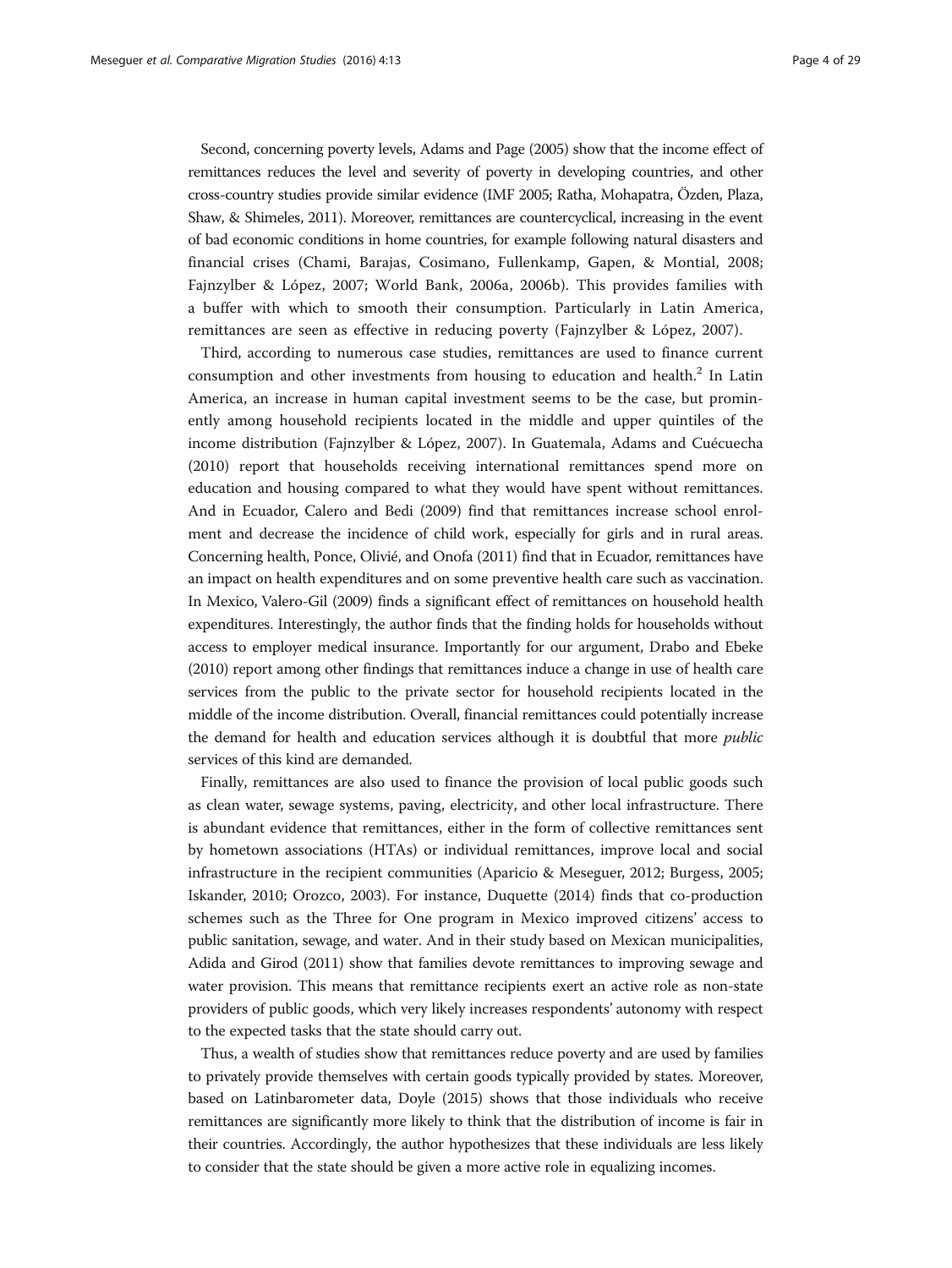<span id="page-4-0"></span>All in all, taking into account the economic effects of remittances and the uses that households typically give to them, we hypothesize that in comparison to non–remittance recipients, individuals that receive remittances and for whom remittances represent a substantial amount of their income will exhibit lower rates of agreement with the state playing a role in job creation and social safety net provision. This is because by increasing their incomes, remittances reduce recipients' dependence on the state as compared to non-remittance recipients.

## Social remittances and the State

Through a broad range of channels, emigrants may potentially influence attitudes and behaviors in their origin countries (Kapur, [2010, 2014](#page-27-0)). The prospect of future emigration fed by networks abroad may induce those planning to leave to become politically disengaged prior to their departure (Hiskey, Montalvo, & Orcés, [2014](#page-27-0)). However, the involvement by participants in a diaspora in their local communities back home may have the opposite effect on those left behind (Burgess, [2012\)](#page-26-0). Beyond financial remittances, one way in which migrants shape the views of those at home is through frequent communication and regular trips back and forth. Thus, so-called social remittances – the "ideas, behaviors, identities, and social capital that flow from receiving to sending country communities" (Levitt, [1998](#page-27-0), p.927) – spur a process of social learning that, we argue here, may affect broad attitudes toward the role of the state in home countries.

In this section, we argue that communication with relatives abroad may induce a "scale-out" effect, impacting the perception of broader aspects of governance, such as the economic and social roles of the state. As Levitt and Lamba-Nieves put it ([2011](#page-27-0)), while Peggy Levitt's early research on the sort of information that was shared between emigrants and their relatives back home "did not consider the state responsible for providing basic services", her recent research shows that residents "see those activities (…) as part and parcel of what constitutes good governance" (p. 17–18).

In her insightful work on trans-border vs. face-to-face conversations, Pérez-Armendáriz [\(2014](#page-27-0)) shows that emigrants possess certain features that make them worth listening to and emulating. One of these has to do precisely with the fact that emigrants abroad are a source of income; but another reason is that emigrants open up the prospect of future emigration for those left behind, too. The fact that those that leave tend to be the family members considered the most apt for the endeavour – 70 % of emigrant households send the household head abroad (Riosmena & Massey, [2012](#page-28-0)) – makes the relationship between them and those left behind asymmetrical.

Several preconditions are necessary for the social learning process to occur. First, emigrants should be in regular contact with their relatives back home. In Latin American countries, this is indeed the case. Soehl and Waldinger [\(2010\)](#page-28-0) state "the simple phone call (…) plays a central role for the majority of migrants" (p. 1498). According to the Americas Barometer on which our empirical study is based, 21.5 % of voting-age citizens living in Latin American countries communicate at least once a week with their relatives abroad. In the interviews that Pérez-Armendáriz ([2014](#page-27-0)) carried out, it is made evident that one of the consequences of having relatives abroad and communicating with them is that non-migrants become aware of the importance of keeping informed. For instance, one of the non-migrants the author interviewed stated that "I think it's important to know what is going on. I did not pay attention before." And another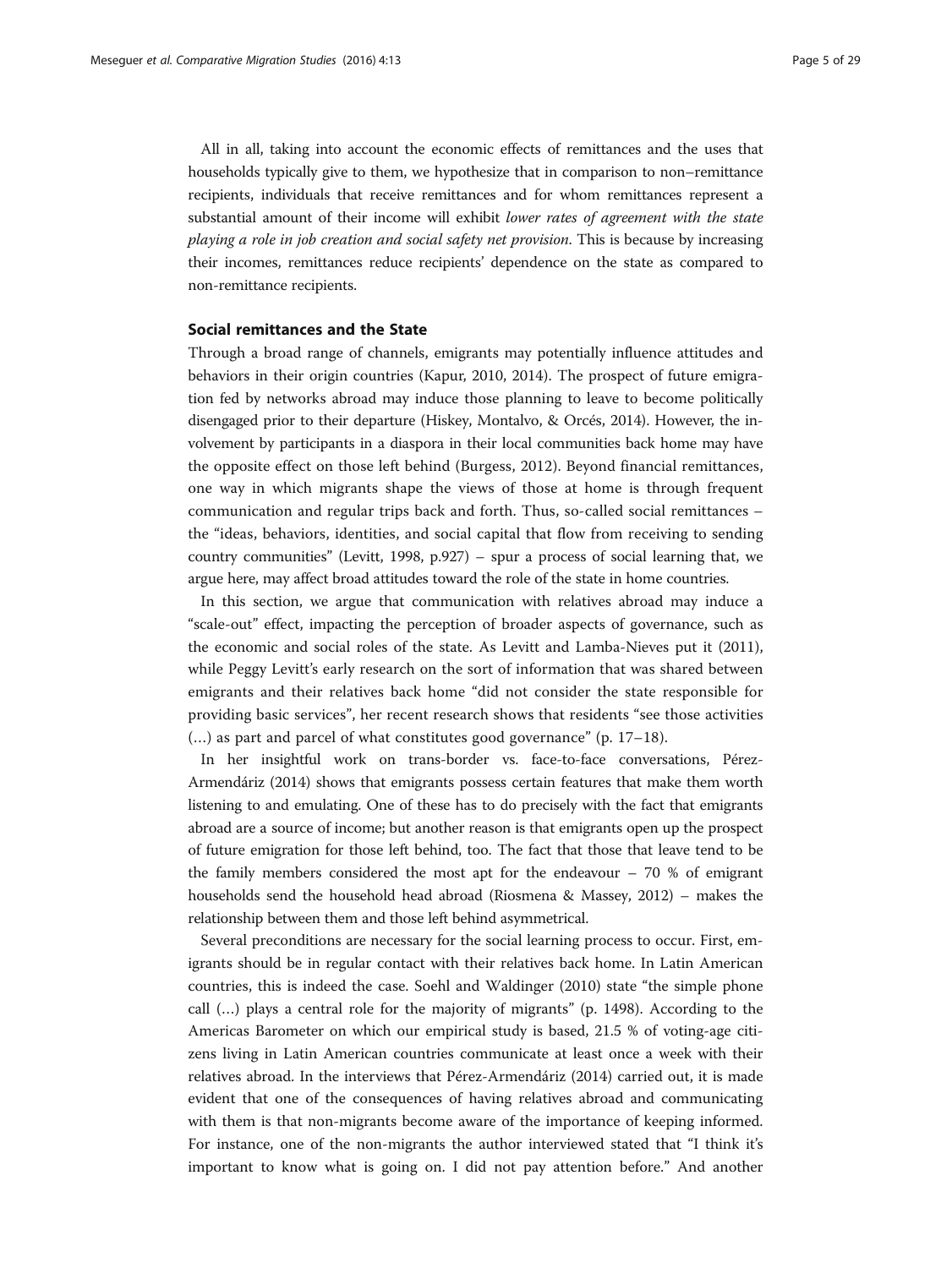interviewee surmised "I follow international news more – I want to know what is happening in the north because our son lives there and because our life also depends on what is going on outside this country" (p. 79).

Second, what kind of information do emigrants share with their relatives? Pérez-Armendáriz [\(2014](#page-27-0), p.75) provides a nice account of the wide range of topics typically covered by trans-border conversations. Mexican émigrés do share with their families their experiences with public and political life in the host country. A high 85 % of emigrants discussed experiences concerning issues such as support for institutions, civic responsibility, respect for the rule of law, and respect for individual human rights with their families in Mexico. This is not surprising taking into account that Latin American emigration is partly driven by concerns about poor state capacity, violence, and malfunctioning democracies (Elías & Massey, [2010;](#page-27-0) Hiskey, Montalvo, & Orces, [2014\)](#page-27-0).

Most fundamentally, however, the overall lack of economic opportunities continues to be a powerful push factor in the decision to migrate. Wage differentials and better job opportunities are indeed the primary cause of emigration among Latin Americans (Clark, Hatton, & Williamson, [2003](#page-27-0); Takenaka & Pren, [2010](#page-28-0); Durand & Massey, [2010](#page-27-0)). Unsurprisingly, in many of the conversations reported in Pérez-Armendáriz's research, it is made clear that emigrants think that more opportunities became open to them thanks to emigration. For instance, a woman who arrived in the US and managed to complete high school communicated to her family that "[T] he government here [in the US] provides a lot of opportunities…" And an undocumented woman with a brother back home with learning disabilities stated "I am always telling my parents that it is possible for adults with disabilities to work and become more independent. They can live lives that are almost normal" (Pérez-Armendáriz, [2014,](#page-27-0) p.76).

Finally, the information that emigrants communicate to their families abroad arguably depends on where the emigrants settle down, their pre-departure characteristics, and obviously on their experience as emigrants (Levitt & Lamba-Nieves, [2011:](#page-27-0) 3). This is important as one should not take for granted that trans-border communication will always lead to the transmission of "positive" information. For example, in his study on the impact of foreign education on democracy based on a panel of foreign students since the 1950s, Spilimbergo ([2009](#page-28-0)) finds that foreign-educated individuals promote democracy in their home country, but only if the foreign education is acquired in democratic countries. Thus, whether the informational spillover will be positive or negative depends on whether emigrants choose to settle in well governed countries that offer better opportunities to emigrants in comparison to home countries or not.<sup>3</sup>

In the case of Latin America, most emigrants establish their residence in advanced countries. According to OECD data (Dumont, Spielvogel & Widmaier, [2010](#page-27-0), p.17) the highest emigration rates in the region are from El Salvador, Dominican Republic, Nicaragua, and Mexico. Fifty-nine percent of total emigrants from Nicaragua settle down in other developing countries, mainly Costa Rica. However, emigrants from the other three high emigration countries overwhelmingly settle down in the United States (United Nations, [2010\)](#page-28-0).

In view of the above, we hypothesize that via communication with émigrés, nonmigrants will express a preference for a state that is present and active in guaranteeing better opportunities through the provision of welfare and more job opportunities. Thus, unlike the impact of financial remittances, we expect that those who communicate with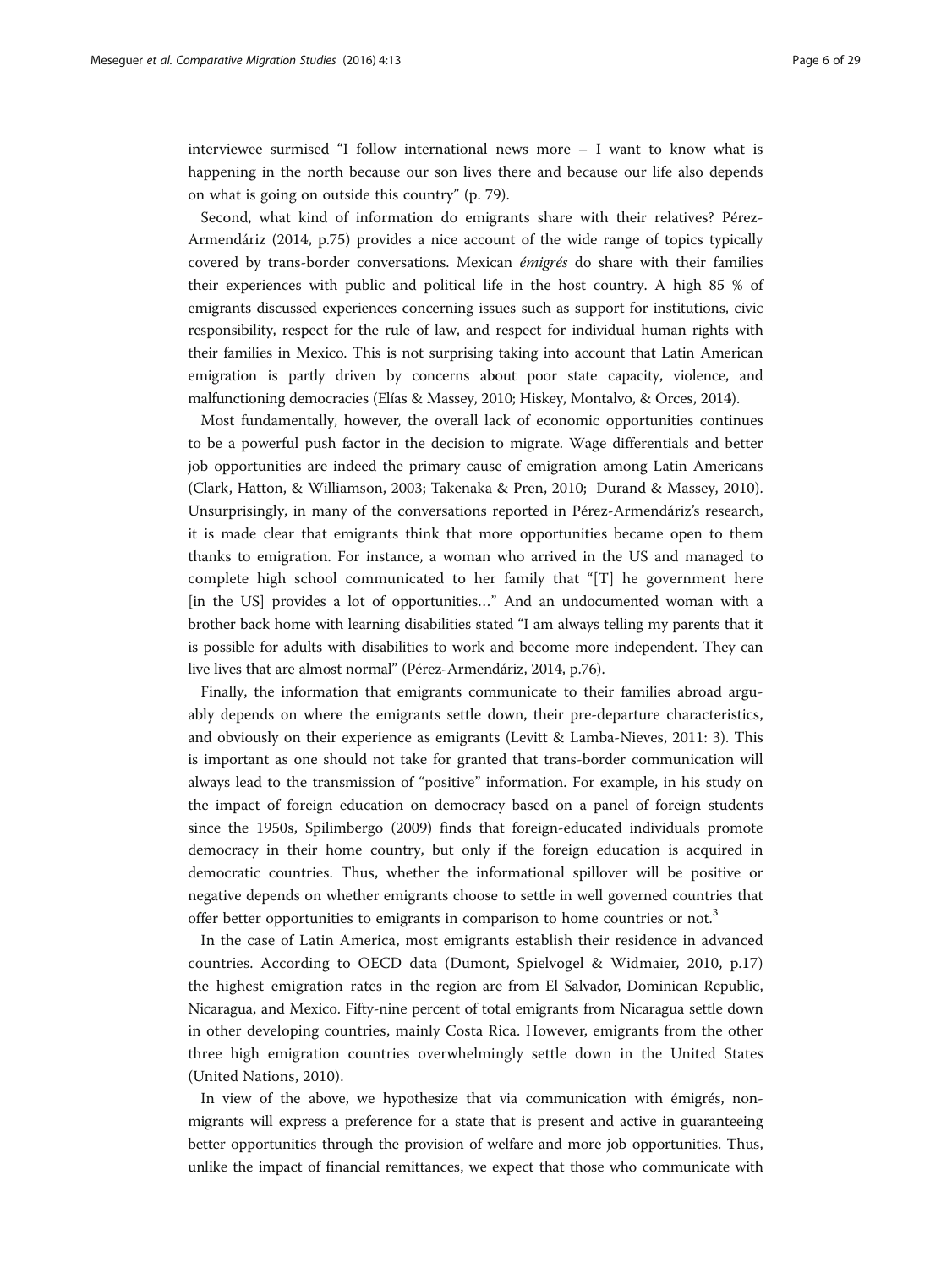<span id="page-6-0"></span>their families abroad on a regular basis will exhibit higher levels of agreement with the state playing an active role in the economy and in the provision of social safety nets.

Ideally, we would like to extend our analysis to make it conditional on the destination country of the relative. However, this is complicated for two reasons:

First, the survey we employ does not allow us to know with clarity where the relatives settle down. There is a question that allows respondents to choose between (1) relatives in the US, (2) relatives in the US and other countries, or (3) relatives in other countries (not the US). About 20 % say they have relatives abroad, but about half of them say they have family in other countries, without our being able to distinguish whether "other countries" refers to other developed countries (Canada or Europe) or to other countries in the Latin American region or elsewhere. And second, the content of the information sent by the migrant depends not only on the immigration regime and integration policies of the destination country, but also on the particular features of the emigrant relative (such as her legal status, employment status, and level of qualification), which determine how the emigrant integrates.

Unfortunately, since the survey we use was fielded in origin countries, we cannot observe or control for these features. $4$  But we can control for the features of respondents in home countries and for certain characteristics of their national contexts. In the extension to our analysis, we account for heterogeneous effects associated with the different levels of development and varying presence of the state where those left behind live. As Kapur ([2014,](#page-27-0) p.489) puts it, the influence of emigrants "is likely to be greater when the formal institutional structures in the country of origin are weaker." And in line with other studies (O'Mahoney, [2013](#page-27-0); Nyblade & O'Mahony, [2014\)](#page-27-0), we hypothesize that the strongest impact of trans-border communication between émigrés and their families will occur in less developed origin countries, where the role of the state in reducing social and economic risks is comparatively smaller.

#### Data and methods

We put these alternative hypotheses to test using data for 18 Latin American countries from the 2008 and 2010 waves of the Latin American Public Opinion Project (LAPOP), commissioned by Vanderbilt University. Our dependent variables are three questions concerning agreement with the role of the state in the following functions (1) the state, rather than individuals, should be primarily responsible for providing jobs; (2) the state, rather than the private sector, should ensure the well-being of the people; and (3) the state should reduce income inequality between the rich and the poor. These are variables that range from 1 to 7, with higher values indicating more agreement with the state playing those roles. We treat these variables as continuous and estimate OLS models.

Our main independent variables measure whether a household receives remittances and whether the individual has relatives living abroad *(family abroad)*. These two covariates are dichotomous variables that take the value 1 if respondents receive remittances and if they have family abroad. Most individuals that receive remittances have family abroad.<sup>5</sup> However, 65 % of individuals with a family abroad do not receive remittances (the correlation between the two variables is 0.47). Approximately 10 % of those surveyed receive remittances and 21 % have relatives that used to live in the household and are now living abroad. <sup>6</sup>As can be seen in Fig. [1](#page-7-0), the highest percentages of respondents declaring that the household receives remittances are found in El Salvador,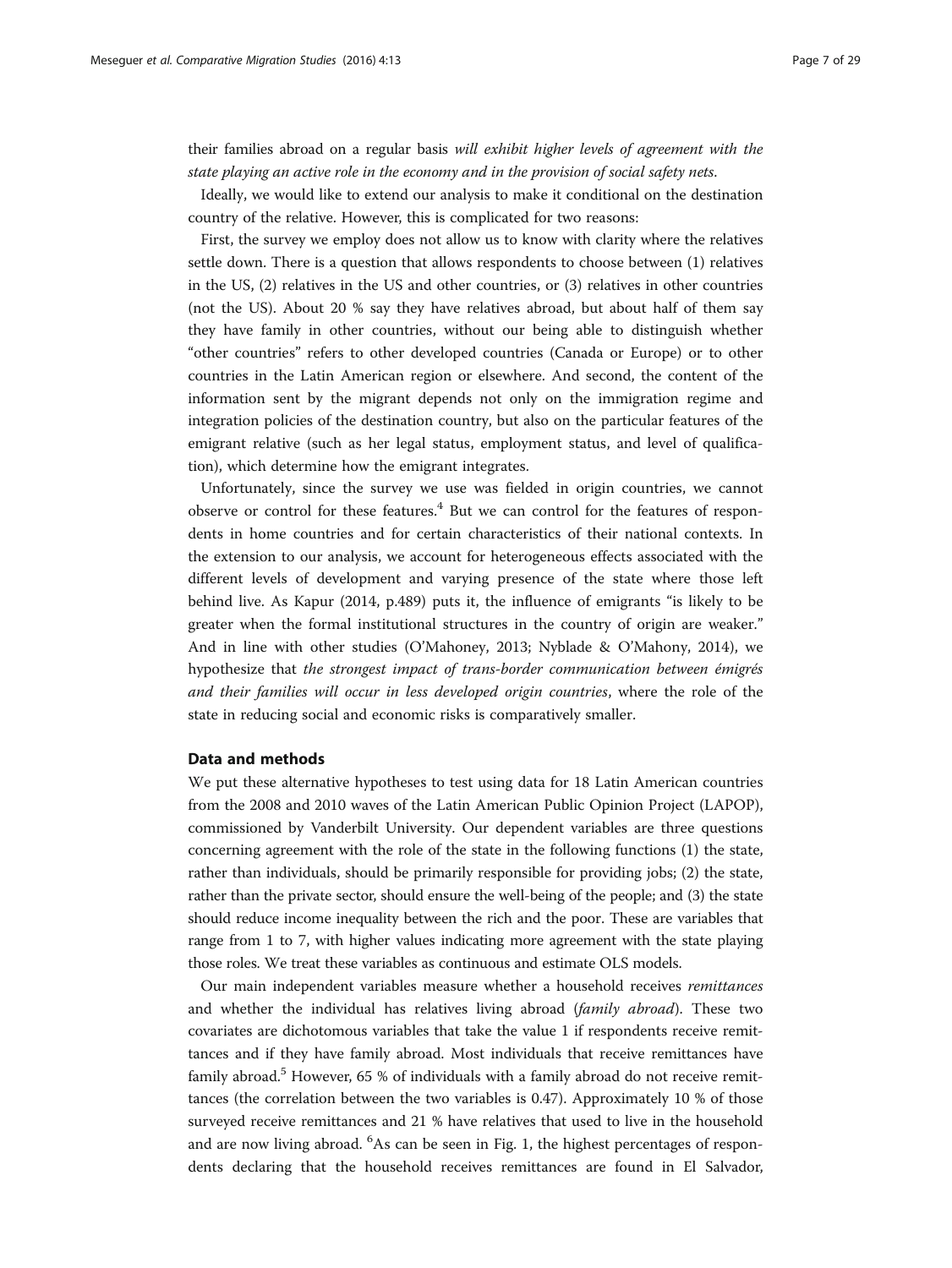<span id="page-7-0"></span>

Nicaragua, and the Dominican Republic. The former two are also the countries in which the most respondents have a relative abroad.

We also use two other questions to measure the intensity of the dependence on remittances and the intensity of communication with relatives abroad. The variable dependence takes a value of 0 if respondents state that they do not receive remittances and a value of 4 if respondents claim that the household income strongly depends on remittances. The variable contact measures the intensity of communication with those abroad and ranges from 0 for individuals that do not claim to have any relative abroad to 5 for individuals that claim to have a relative abroad and talk to their emigrant relatives on a daily basis. Again, communication with the relatives is a fact. In practically all countries, a minimum of 20 % of those with family abroad talk to them either every day or once per week. The figure is over 40 % in the Dominican Republic, Argentina, Uruguay, and Paraguay.

In line with the hypotheses set out in the theoretical framework, we expect that those who receive remittances do not envisage a large role for the state in creating jobs and ameliorating risks when compared to those who do not receive remittances. This is because, as mentioned in the theory section, remittance recipients are more capable of providing jobs, welfare, and local public goods for themselves. In contrast, given what we know about the content of communication with relatives abroad, it may well be the case that those exposed to the experience of their relatives in states that offer more opportunities would express more agreement with the view that the state rather than the private sector or the individual should be the guarantor of social and economic well-being for its citizens. Note the importance of including both variables in the analysis since we claim that social remittances and financial remittances may have effects that counter each other.

Of course, there may be other variables shaping views of what roles the state should undertake, and therefore we control for them. First, we include a control for a respondent's overall perception of government efficacy. This is an additive index of three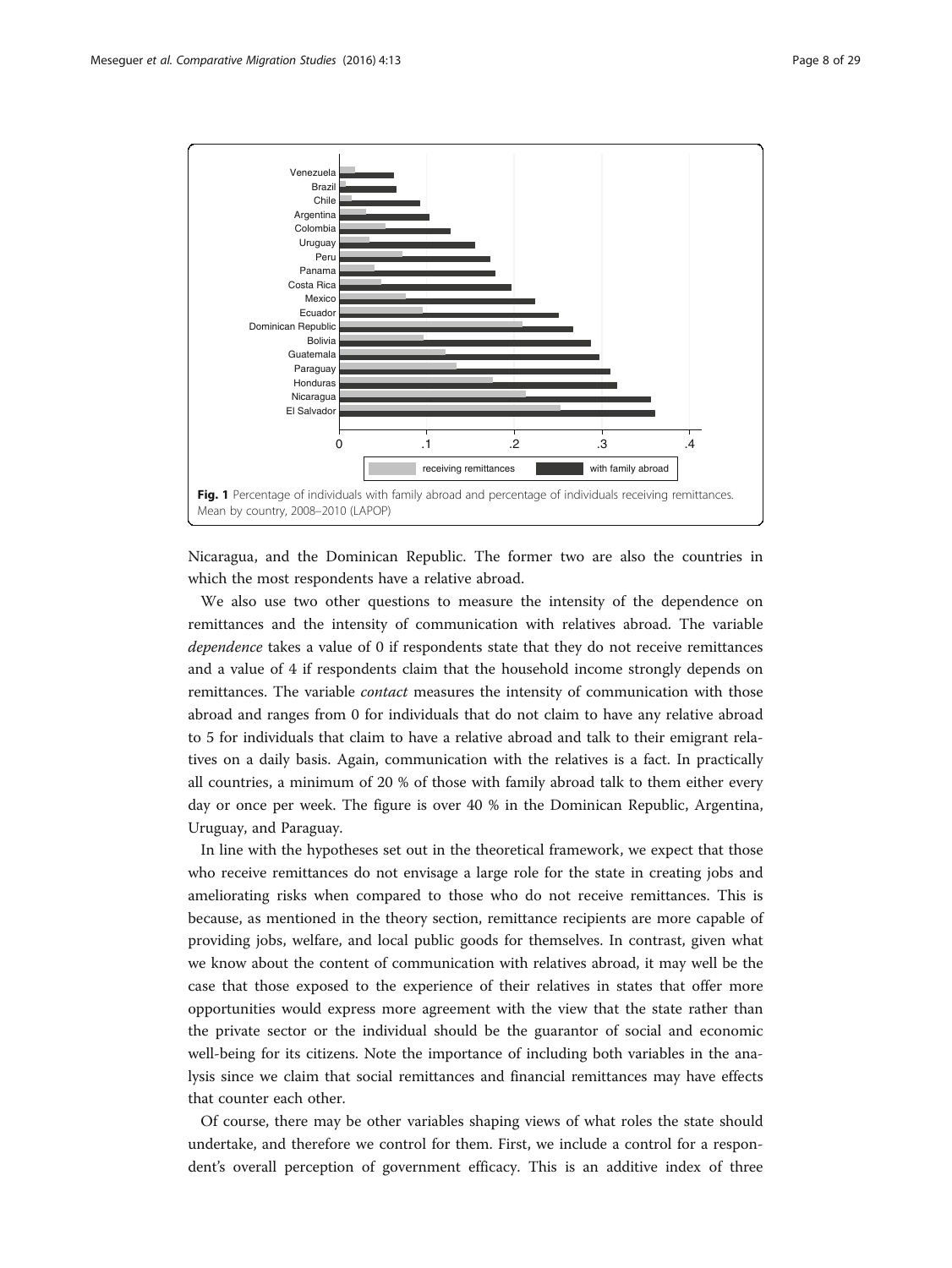<span id="page-8-0"></span>questions asking respondents their opinion about how efficacious they consider their governments are in fighting poverty, unemployment, and insecurity (efficacy). We expect those individuals who think that their governments are efficacious to support a more active role for the state in the economy, all things being equal. We also control for level of interest in politics *(interest)*, because if, as we argue, trans-border conversations impact opinions about the role of the state in any meaningful way, overall levels of political interest appear as a relevant intervening variable we need to control for. Higher values of this variable indicate less interest in politics.

We then control for a set of socio-demographic variables: age, age squared, gender (*male*), the respondent's level of *education, marital status, employment status*, and race (white). To control for socioeconomic status (ses), we used factor analysis to come up with measures that we consider more reliable than a measure of self-reported income. These indicators are based on a set of eleven relevant questions that capture whether respondents have certain possessions in their houses (ses1) and certain services such as indoor plumbing and bathrooms (ses2) that are an indirect indication of their income. Moreover, some of the items that are included in the list (television, cell phone, conventional phone) are clearly related to the capacity of those left behind to be exposed to the experiences and information of their emigrant relatives.<sup>7</sup>

The econometric models are:

*Robes of the State<sub>ijt</sub>* = 
$$
\alpha + \beta
$$
*Remitances<sub>ij</sub>* +  $\chi$ *FamilyAbroad<sub>ijt</sub>* +  
\n $\delta$ *Gov'Efficacy<sub>ijt</sub>* +  $\phi$ *Pol'Interest<sub>ijt</sub>* +  $\gamma$ *Sociodemog<sub>ijt</sub>* +  $\mu_j + \nu_t + \varepsilon_{ijt}$   
\n*Robes of the State<sub>ijt</sub>* =  $\alpha + \beta$ *Dependence<sub>ij</sub>* +  $\chi$ *Contact<sub>ijt</sub>* +  $\delta$ *Gov'Efficacy<sub>ijt</sub>* + (2)  
\n $\phi$ *Pol'Interest<sub>ijt</sub>* +  $\gamma$ *Sociodemog<sub>ijt</sub>* +  $\mu_j + \nu_t + \varepsilon_{ijt}$ 

where *i*, *j*, *t* refer to individual *i* in country *j* in year *t*. Model (1) explores the impact of remittances and of having relatives abroad and Model (2) focuses on the intensity of dependence on remittances and the intensity of contact with relatives. In both models, the dependent variables are opinions about the roles that the state should play. According to our hypotheses, we expect  $\beta$  to be negative and  $\chi$  to be positive. To control for time-invariant country characteristics, we include country and year fixed effects in all the estimations.

#### Results

## Baseline models

The results of our baseline models are shown in Table [1.](#page-9-0) Receiving monetary remittances (Models 1–3) or being highly dependent on them (Models 4–6) is unrelated to respondents' attitudes concerning whether the state should play a major role in providing jobs, social welfare, and in reducing inequality, net of other factors. However, having family abroad (Models 1–3) and being in contact with them (Models 4–6) are positively associated with believing that the state should have an active role in improving the welfare of the majority, and in creating jobs. Thus, concerning attitudes towards the role of the state, we do not find any evidence of disengagement that could be attributed to the receipt of financial remittances, which are not statistically significant in shaping those attitudes.

Unlike financial remittances, it seems that having relatives abroad and being in contact with them positively impacts the beliefs of those left behind in the sense of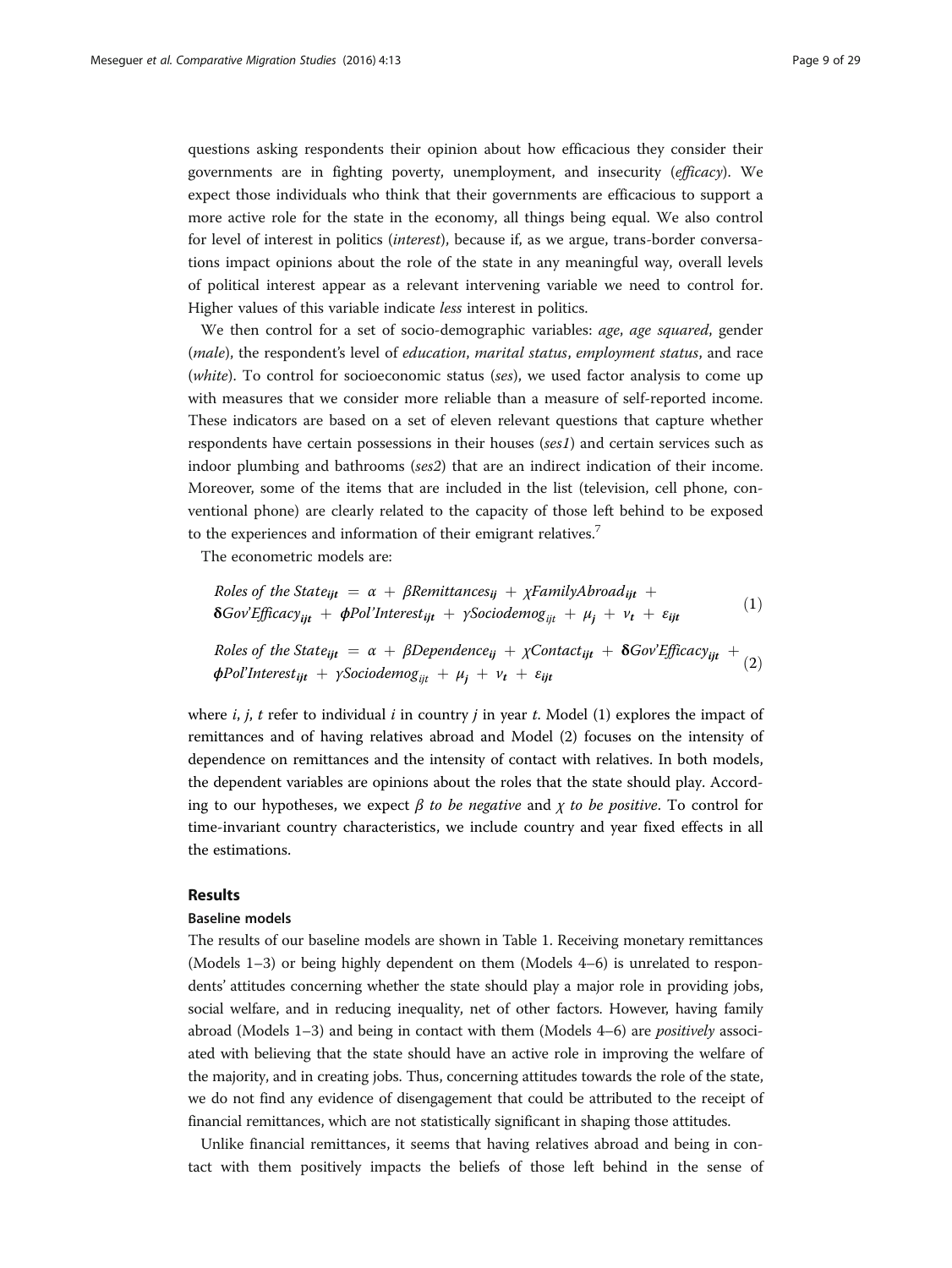|                              |                       | Create jobs Ensure well-being | Reduce<br>inequality |             | Create jobs Ensure well-being | Reduce<br>inequality |
|------------------------------|-----------------------|-------------------------------|----------------------|-------------|-------------------------------|----------------------|
|                              | (1)                   | (2)                           | (3)                  | (4)         | (5)                           | (6)                  |
| <b>Remittances</b>           | 0.026                 | 0.014                         | 0.043                |             |                               |                      |
|                              | [0.026]               | [0.027]                       | [0.026]              |             |                               |                      |
| <b>Family Abroad</b>         | $\textbf{0.048}^{**}$ | $0.042***$                    | $0.0311*$            |             |                               |                      |
|                              | [0.019]               | [0.020]                       | [0.019]              |             |                               |                      |
| Dependence                   |                       |                               |                      | $-0.000755$ | $-0.00290$                    | 0.00671              |
|                              |                       |                               |                      | [0.009]     | [0.010]                       | [0.009]              |
| Contact                      |                       |                               |                      | $0.0221***$ | $0.0176***$                   | $0.0110*$            |
|                              |                       |                               |                      | [0.006]     | [0.007]                       | [0.006]              |
| Gov't efficacy               | $0.018***$            | $0.024***$                    | $0.031***$           | $0.0183***$ | $0.0232***$                   | $0.0302***$          |
|                              | [0.005]               | [0.005]                       | [0.005]              | [0.005]     | [0.005]                       | [0.005]              |
| Political interest           | $0.019***$            | $-0.014$ <sup>*</sup>         | $-0.035***$          | $0.0193***$ | $-0.0137*$                    | $-0.0353***$         |
|                              | [0.007]               | [0.008]                       | [0.007]              | [0.007]     | [0.008]                       | [0.007]              |
| Intercept                    | $5.739***$            | $5.114***$                    | $5.680***$           | $5.734***$  | $5.114***$                    | $5.683***$           |
|                              | [0.070]               | [0.072]                       | [0.070]              | [0.070]     | [0.072]                       | [0.070]              |
| Observations                 | 54089                 | 53910                         | 53796                | 53951       | 53773                         | 53654                |
| $R^2$                        | 0.060                 | 0.041                         | 0.061                | 0.061       | 0.042                         | 0.061                |
| Sociodemographic<br>controls | Yes                   | Yes                           | Yes                  | Yes         | Yes                           | Yes                  |
| Country fixed effects        | Yes                   | Yes                           | Yes                  | Yes         | Yes                           | Yes                  |
| Year fixed effects           | Yes                   | Yes                           | Yes                  | Yes         | Yes                           | Yes                  |

<span id="page-9-0"></span>**Table 1** Financial vs. social remittances and the role of the state (baseline models)

Sociodemographic controls are age, age^2, gender, education, marital status, employment status race,

socioeconomic status

Robust standard errors in brackets  $p < 0.1$  \*\*p < 0.05, \*\*\*p < 0.01

expecting and wanting a state that is active in the roles of creating jobs, ensuring the well-being of citizens, and reducing inequality (significant at 10 %), net of other factors.

These results are robust to controlling for two relevant variables. As expected, those individuals that regard the state as efficient think that the state should play a greater role in reducing economic and social risks.<sup>8</sup> The impact of interest in politics operates according to the theory. Those that have less interest in politics tend to endorse the view that the state should play a secondary role in its social functions. However, respondents with less interest in politics also think that the state should provide jobs and this holds after controlling for their employment status and other socio-demographic characteristics. There are other consistent patterns that show in the results, all in the expected direction. Respondents who enjoy a higher socioeconomic status think that the state should play a less important role in the economy and in the provision of social welfare. The same occurs among more educated individuals.

Overall, and contrary to our expectations, reception of financial remittances does not shape in any meaningful way the attitudes that those left behind have of the roles of the state after we control for social remittances. Only in two out of six models do remittances have the hypothesized negative coefficient, with individuals whose households are highly dependent on remittances being less likely to agree with the state providing jobs and securing respondents' wellbeing. However, the coefficient is never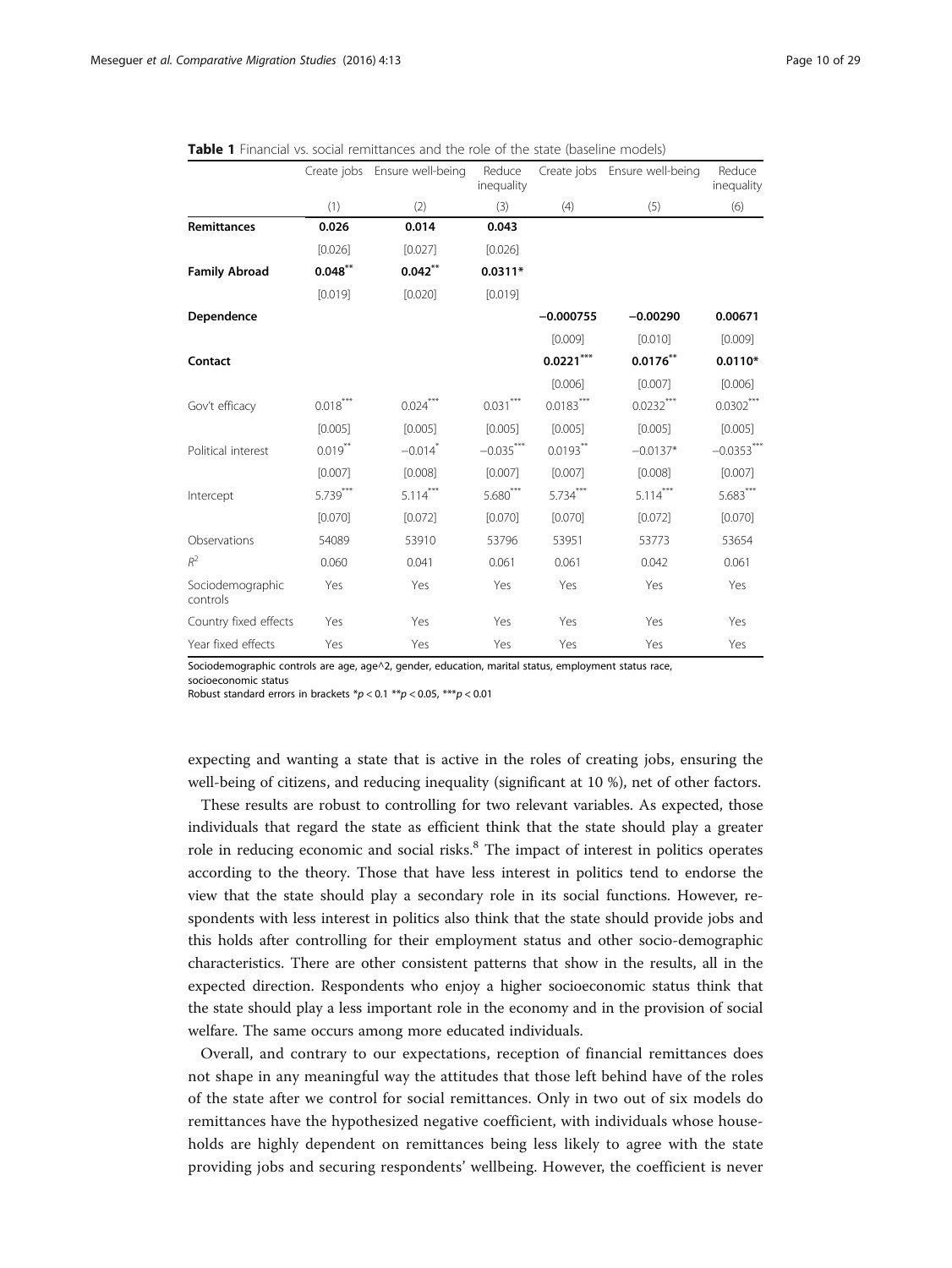statistically significant. On the contrary, social remittances proxied by having relatives abroad and having high levels of contact with them do shape perception of the roles that the state should play in the direction of increasing expectations about those roles.

## **Robustness**

One frequent concern when estimating the impact of remittances and relatives on attitudes and behaviors is that individuals who receive remittances and have relatives abroad are unlikely to be a representative sample of the population. In other words, these individuals may have other characteristics that make them hold different views about the role of the state in the economy to start with. Thus, the coefficient for transborder communication might be a biased and inconsistent estimate of the causal effect if having family abroad is associated with unobservable aspects of individuals included in the error term. If we fail to control for this problem we will not be able to identify whether the estimated effect of trans-border communication is due to trans-border communication itself or to other factors that are present among those who have emigrant relatives but absent among those who do not have family abroad. In order to address non-random selection concerns, we fit a new set of models where a matching estimator nonparametrically balances pre-treatment characteristics of individuals across the trans-border communication variable to obtain the best possible estimate of the causal effect of social remittances (Morgan & Winship, [2010](#page-27-0), p.89). We employ a propensity score matching (PSM) procedure to estimate the probability of having relatives abroad and select only matched sets of treatment and control cases that contain individuals with equivalent values for these predicted probabilities.<sup>10</sup> By doing so, we can separate the effect of cross-border conversation from other pre-existing features that may predispose respondents to hold views of a more proactive state. We concentrate on the impact of social remittances and show the results for financial remittances in Table 7 in Appendix  $A<sup>11</sup>$ 

Table [2](#page-11-0) shows the OLS estimation and compares it with results from PSM models. Correcting for non-random selection, and net of other factors, individuals with a relative abroad are significantly more likely to think that the state, rather than the private sector, should ensure the well-being of society and play a fundamental role in creating jobs. Inequality reduction is also significant at 10 %, though the difference of having or not having relatives abroad has a smaller impact. The coefficients estimated with the PSM models are larger in comparison to the nonrandom selection models, suggesting that not controlling for endogeneity led to a downward bias. Note as well the change in the sign of the coefficient of financial remittances, which is now negative for the most part as we hypothesized, although never statistically significant.

Figure [2](#page-11-0) shows the marginal effects of each of the coefficients for the independent variables. It can be observed that practically all of them except for having a relative abroad are not statistically significant.

Another concern that we tackle is whether the null result we persistently get for the role of monetary remittances in shaping the views of the roles of the state is due to the fact that the category "having relatives abroad" subsumes those who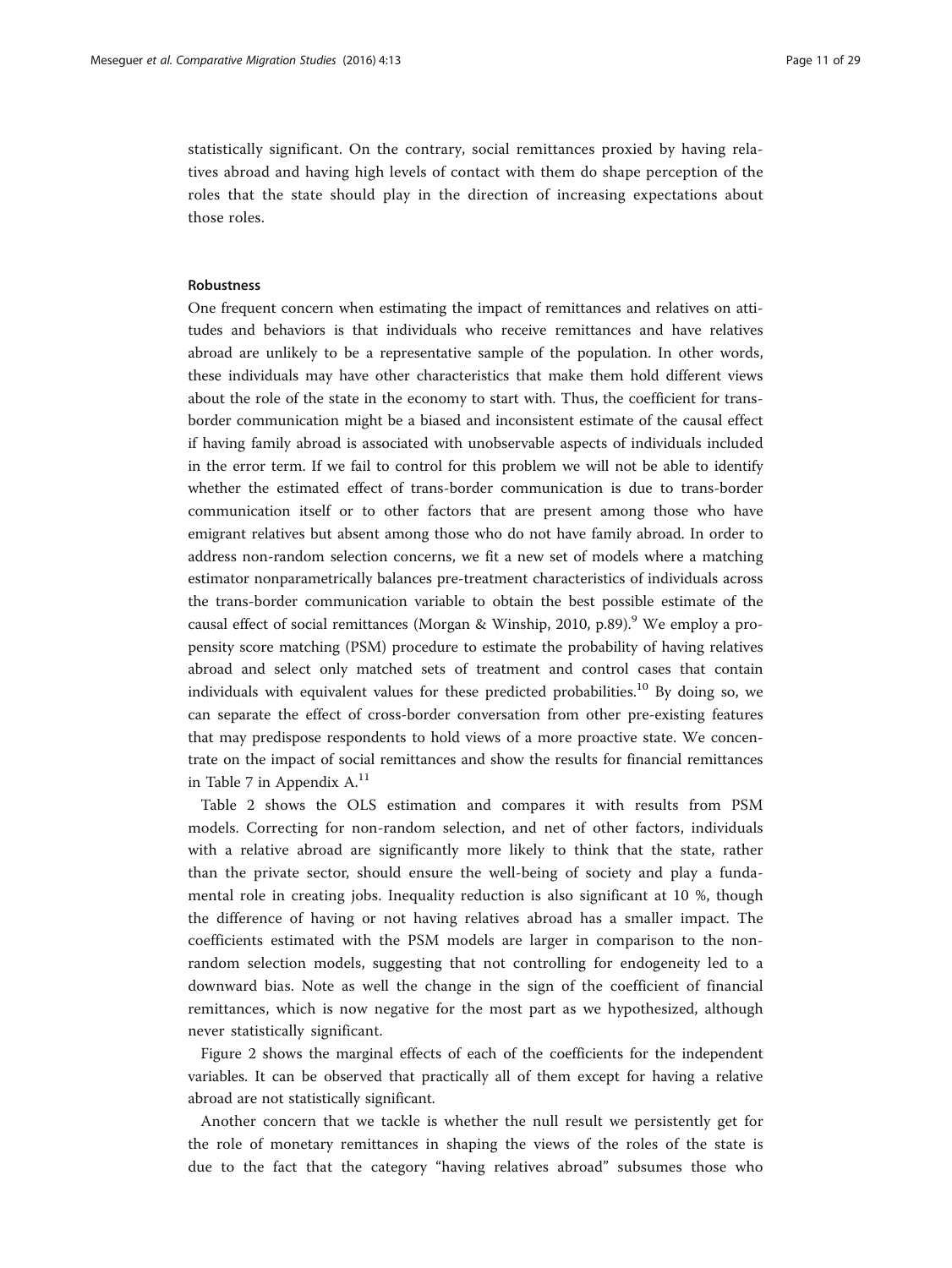|                           | Create jobs |            |            | Ensure well-being | Reduce inequality |            |
|---------------------------|-------------|------------|------------|-------------------|-------------------|------------|
|                           | <b>OLS</b>  | <b>PSM</b> | OLS        | <b>PSM</b>        | OLS               | <b>PSM</b> |
|                           | (1)         | (2)        | (3)        | (4)               | (5)               | (6)        |
| <b>Remittances</b>        | 0.026       | $-0.115$   | 0.014      | $-0.052$          | 0.043             | $-0.054$   |
|                           | [0.026]     | [0.125]    | [0.027]    | [0.124]           | [0.026]           | [0.115]    |
| <b>Family abroad</b>      | $0.048**$   | $0.356***$ | $0.042**$  | $0.300**$         | $0.031*$          | $0.200*$   |
|                           | [0.019]     | [0.122]    | [0.020]    | [0.117]           | [0.019]           | [0.114]    |
| Gov't efficiency          | $0.018***$  | 0.028      | $0.024***$ | 0.041             | $0.031***$        | 0.044      |
|                           | [0.005]     | [0.034]    | [0.005]    | [0.032]           | [0.005]           | [0.032]    |
| Political Interest        | $0.019**$   | 0.032      | $-0.014*$  | $-0.032$          | $-0.035***$       | 0.025      |
|                           | [0.007]     | [0.056]    | [0.008]    | [0.057]           | [0.007]           | [0.050]    |
| Intercept                 | 5.739***    | 5.968***   | $5.114***$ | 5.381***          | 5.680***          | 5.576***   |
|                           | [0.070]     | [0.510]    | [0.072]    | [0.455]           | [0.070]           | [0.468]    |
| Observations              | 54,089      | 3,125      | 53,910     | 3,117             | 53,796            | 3,125      |
| $R^2$                     | 0.060       | 0.086      | 0.041      | 0.070             | 0.061             | 0.069      |
| Sociodemographic controls | Yes         | Yes        | Yes        | Yes               | Yes               | Yes        |
| Country fixed effects     | Yes         | Yes        | Yes        | Yes               | Yes               | Yes        |
| Year fixed effects        | Yes         | Yes        | Yes        | Yes               | Yes               | Yes        |

<span id="page-11-0"></span>Table 2 Adjusted regressions (PSM), social remittances and the role of the state

Sociodemographic controls are age, age^2, gender, education, marital status, employment status, race,

socioeconomic status

Robust standard errors in brackets  $p < 0.1$  \*\* $p < 0.05$ , \*\*\* $p < 0.01$ 

receive remittances. Thus, having relatives abroad might arguably disguise any effect that monetary remittances could potentially have.

To address this concern, we present below two sets of estimations. In Models 1–3, we restrict the sample to those who declare they have a relative abroad, and look into the effect of financial remittances in this subset of the population. The receipt of

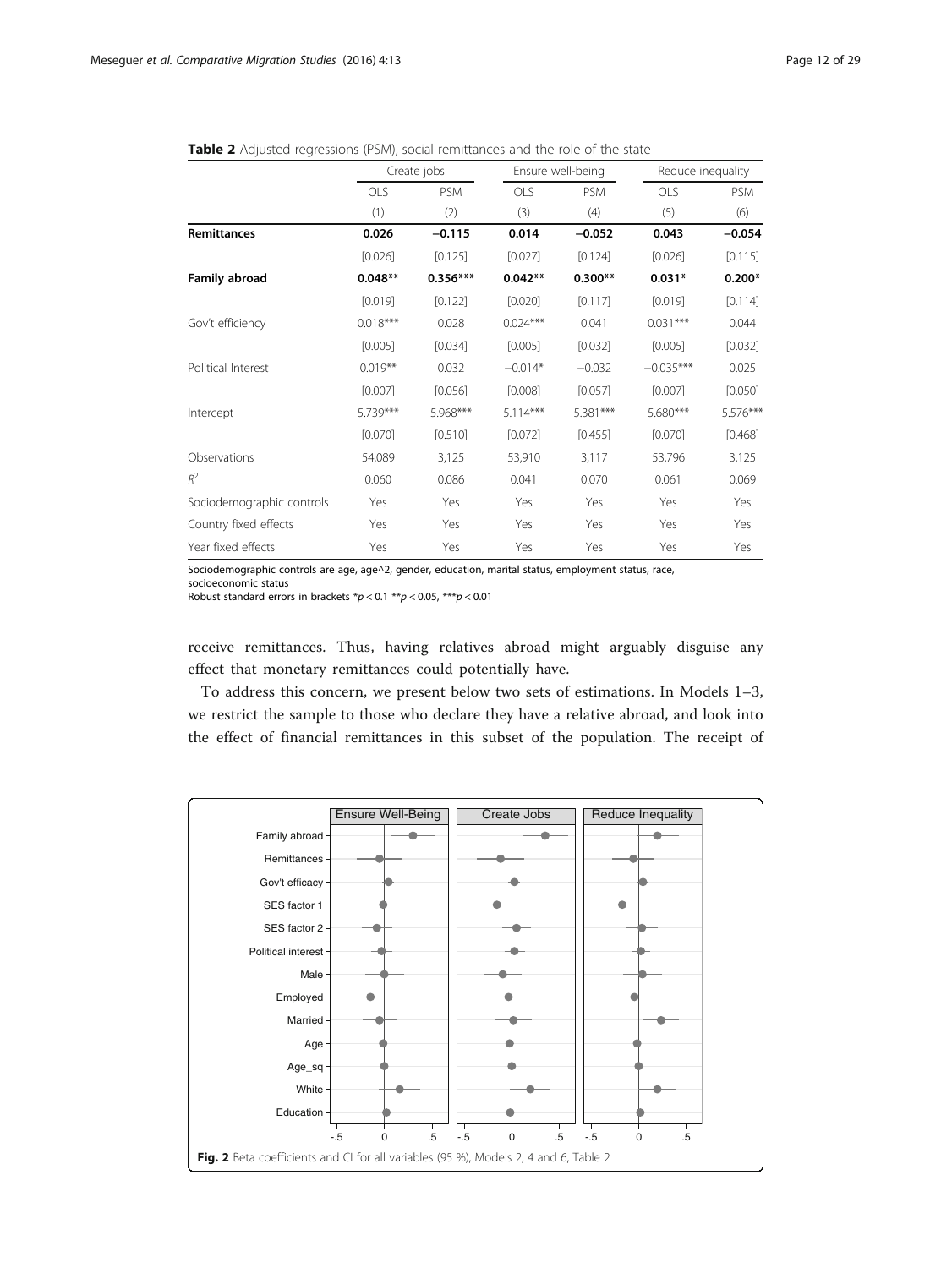monetary remittances among those who report having an emigrant relative is never statistically significant for understanding the views of the role of the state in creating jobs, reducing inequality, or securing the well-being of society. In Models 4–6, we include an interaction between the dummy for remittance reception and a categorical variable that proxies the intensity of contact with *émigré* relatives.<sup>12</sup> Given the substitution effect that most of the literature attributes to financial remittances, our expectation is that when contact is low, the impact of monetary remittances on the perceptions of the role of the state should be negative. But as contact increases, the circulation of ideas and experiences of emigrants and their transmission to those left behind should have a positive effect on perceptions of the role of the state among respondents back home. The state, rather than the individual or the private sector, should be seen as responsible for ameliorating economic and social risks. Table 3 reveals that there is a positive interaction effect of financial remittances and social remittances on perceptions about the role of the state at high levels of contact with

|                            | Create jobs | Ensure<br>well-being    | Reduce<br>inequality | Create jobs            | Ensure<br>well-being   | Reduce<br>inequality |
|----------------------------|-------------|-------------------------|----------------------|------------------------|------------------------|----------------------|
|                            | (1)         | (2)                     | (3)                  | (4)                    | (5)                    | (6)                  |
| <b>Remittances</b>         | 0.0261      | 0.0183                  | 0.0390               | $-0.0614$              | $-0.0689$              | 0.0123               |
|                            | [0.031]     | [0.032]                 | [0.031]              | [0.0516]               | [0.0540]               | [0.0497]             |
| <b>Contact-Low</b>         |             |                         |                      | 0.00807                | 0.0281                 | 0.0447               |
|                            |             |                         |                      | [0.0276]               | [0.0276]               | [0.0267]             |
| Contact-Medium             |             |                         |                      | 0.0479                 | $-0.0230$              | 0.00753              |
|                            |             |                         |                      | [0.0351]               | [0.0403]               | [0.0356]             |
| Contact-High               |             |                         |                      | 0.0635                 | 0.0662                 | $-0.000494$          |
|                            |             |                         |                      | [0.0402]               | [0.0409]               | [0.0403]             |
| Remittances*Contact-Low    |             |                         |                      | 0.0189                 | 0.0429                 | 0.0590               |
|                            |             |                         |                      | [0.0908]               | [0.0921]               | [0.0864]             |
| Remittances*Contact-Medium |             |                         |                      | 0.0296                 | 0.108                  | $-0.0500$            |
|                            |             |                         |                      | [0.0747]               | [0.0795]               | [0.0747]             |
| Remittances*Contact-High   |             |                         |                      | $0.161$ **             | $0.125^{*}$            | $0.123^{*}$          |
|                            |             |                         |                      | [0.0713]               | [0.0743]               | [0.0702]             |
| Gov't efficacy             | $-0.0131$   | $-0.00262$              | 0.00225              | $0.0183***$            | $0.0235***$            | $0.0304***$          |
|                            | [0.010]     | [0.010]                 | [0.010]              | [0.00460]              | [0.00474]              | [0.00466]            |
| Political interest         | $-0.00446$  | $-0.0360$ <sup>**</sup> | $-0.0504***$         | $0.0189$ <sup>**</sup> | $-0.0145$ <sup>*</sup> | $-0.0361$ ***        |
|                            | [0.015]     | [0.016]                 | [0.015]              | [0.00748]              | [0.00761]              | [0.00738]            |
| Intercept                  | $6.325***$  | $5.667***$              | $6.196***$           | $5.739***$             | $5.118***$             | $5.683***$           |
|                            | [0.143]     | [0.148]                 | [0.142]              | [0.0701]               | [0.0721]               | [0.0696]             |
| $\mathcal N$               | 11799       | 11751                   | 11741                | 54009                  | 53830                  | 53711                |
| $R^2$                      | 0.073       | 0.047                   | 0.067                | 0.061                  | 0.042                  | 0.061                |
| Sociodemographic controls  | Yes         | Yes                     | Yes                  | Yes                    | Yes                    | Yes                  |
| Country fixed effects      | Yes         | Yes                     | Yes                  | Yes                    | Yes                    | Yes                  |
| Year fixed effects         | Yes         | Yes                     | Yes                  | Yes                    | Yes                    | Yes                  |

**Table 3** Financial remittances and the role of the state (OLS)

Sociodemographic controls are age, age^2, gender, education, marital status, employment status, race, socioeconomic status

Robust standard errors in brackets,  $\bar{p}$  < 0.1  $\bar{p}$  < 0.05,  $\bar{p}$  < 0.01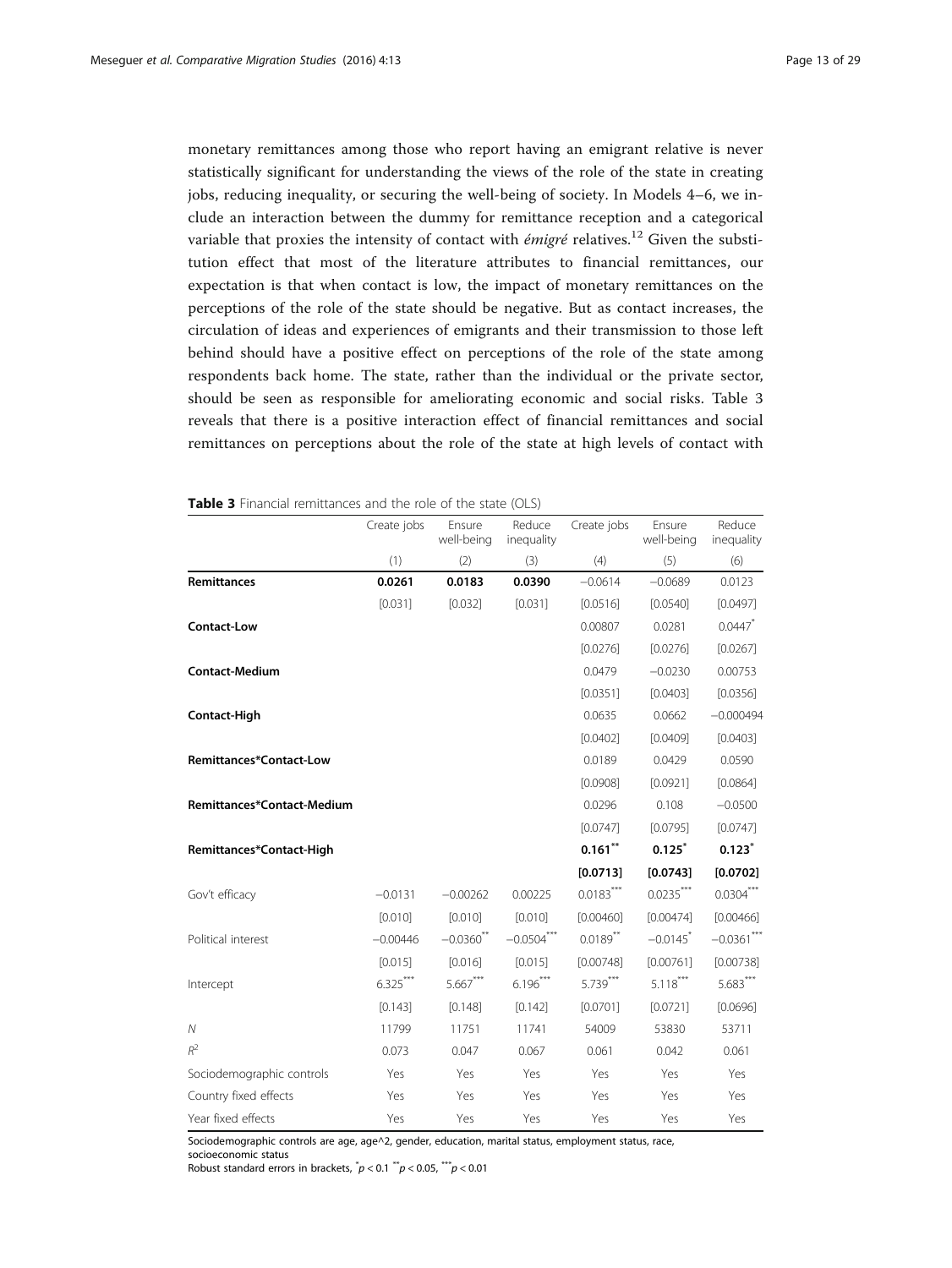relatives abroad (Models  $4-6$ ).<sup>13</sup> In other words, it seems that financial remittances only have a positive effect on perceptions about the role of the state when they are accompanied by a high intensity of communication, as Fig. 9 in [Appendix C](#page-24-0) shows. This finding resonates with the literature that, rather than discussing social and financial remittances as independent phenomena, sees them as complementing each other (Batista & Narciso, [2013](#page-26-0)) and conceptualizes financial remittances as a social act with multiple "scripts" (Carling, [2014](#page-26-0)).

Finally, it could be argued that it does not make much sense to look at all Latin American countries given that some of them have very low rates of emigration and hardly receive remittances (for instance, Brazil or Argentina). In [Appendix C](#page-24-0), Table 10, we show that the results are robust to running the models on 10 high emigration and remittance receiving countries (El Salvador, Dominican Republic, Nicaragua, Paraguay, Guatemala, Ecuador, Bolivia, Peru, Mexico, and Colombia). The results are indeed stronger, especially for opinions regarding the role of the state, rather than the individual, in the creation of jobs.

In sum, the results and robustness tests above confirm the findings of our baseline models: when we control for communication with relatives abroad, financial remittances have no bearing in shaping views about the roles of the state in the economy (unless contact is very frequent). However, social remittances, that is, the flow of information that happens to occur due to communication with relatives abroad do shape these perceptions in the direction that we expected. Being exposed to trans-border conversations about economic contexts that generally offer greater opportunities than the origin countries, Latin Americans with relatives abroad envisage roles for the state in which ideally the state becomes more involved in the creation of jobs and in ensuring the well-being of society. We have proved that these results are robust to selection and other concerns.<sup>14</sup>

#### Heterogeneous effects

As we argued in the theory section, two preconditions are necessary for the flow of ideas via trans-border conversations to happen. First, communication has to occur. Multiple previous studies as well as our data show that communication between emigrants and their families occurs frequently. And second, the impact that this communication has arguably depends on the social-economic context in which the recipient of social remittances lives. To be sure, the impact of communication also depends on the integration policies in destination countries as well as the individual characteristics of the emigrant (Levitt & Lamba-Nieves, [2011](#page-27-0)). We tentatively explore the effect of destination countries in [Appendix B](#page-21-0). However, for the reasons we explained before, our data is better suited to address the mediating effect of conditions in origin countries controlling for the characteristics of the remittance recipient. In particular, we exploit the variation in the level of development and in government spending on social protection to argue that the intensity of contact with relatives abroad will have the greatest impact on less developed countries and in countries where the state spends less on protecting its citizens.<sup>15</sup> To illustrate, net of other factors, we expect that trans-border communication with relatives will have a stronger impact in shaping the views of a relative who has remained in El Salvador than a relative who has remained in Argentina.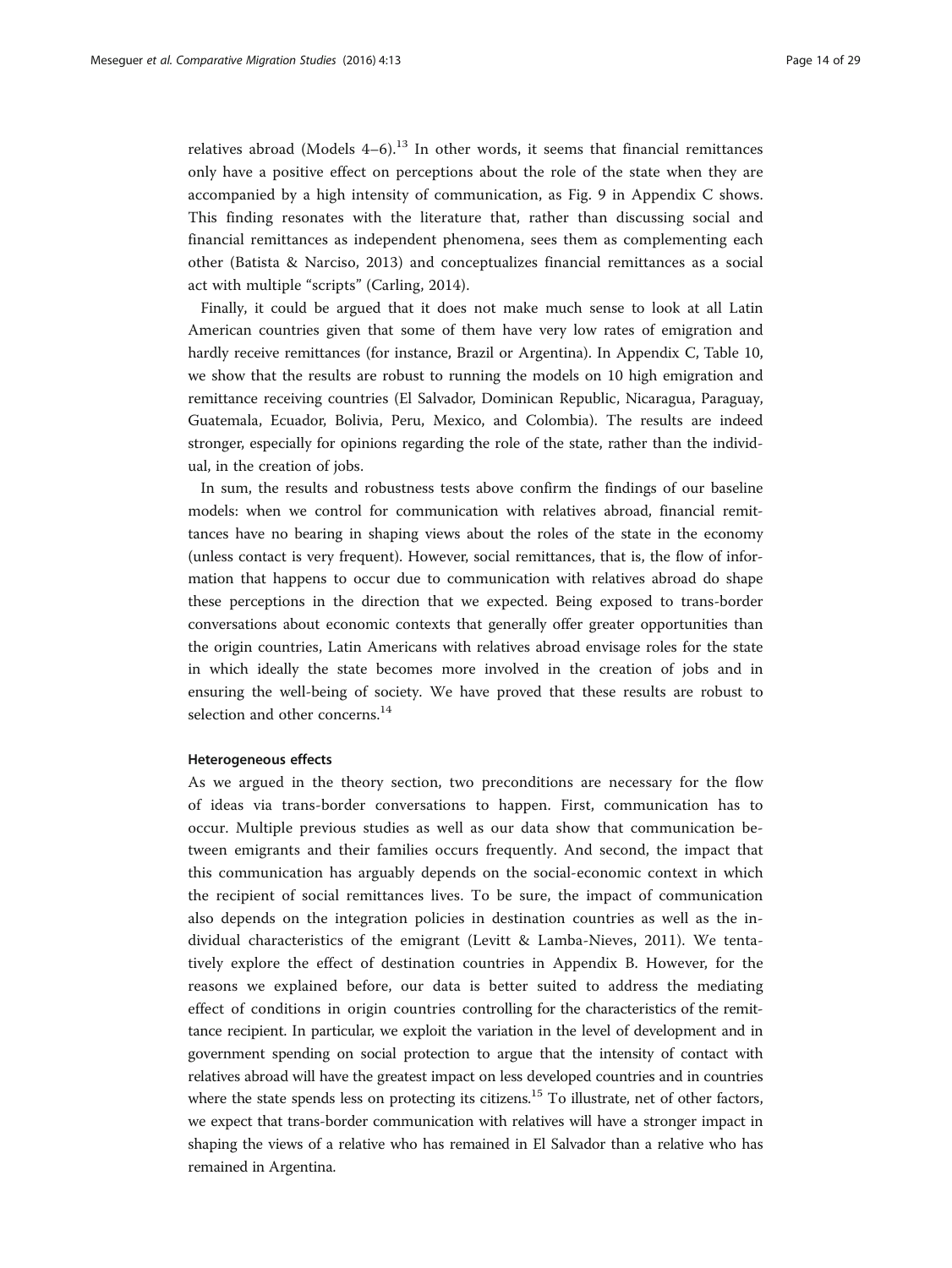To test this hypothesis, we include an interaction effect between the individual level of contact with the relative abroad and the level of development (measured by the log of per capita GDP). We also include an interaction effect between the intensity of contact and the country level of social spending (measured by the log of per capita social spending). We run random coefficient estimations that allow us to control for the hierarchical nature of these models (individuals nested in countries). Figure 3 is based on Models (3) and (4) in Table [4](#page-15-0) and is confirmatory of our conditional hypothesis. As we expected, the marginal effect of trans-border conversations between emigrants and those left behind regarding the role of the state (rather than the private sector) in securing the well-being of individuals is positive and significant in countries with low levels of social spending. This effect decreases and becomes non-significant in countries where the communication takes place between an emigrant relative and a respondent located in an origin country with greater social spending effort, net of other characteristics of the recipient. The marginal effect of contact with relatives abroad on perceptions about the role of the state (rather than the individual) in creating jobs is also positive but lower for lower levels of development, although this finding is less robust to alternative estimations. In other words, as we hypothesized, cross-border conversations have the greatest impact in shaping views about the state as responsible for creating jobs and ensuring the well-being of citizens in less developed Latin American societies, such as Guatemala, El Salvador, Dominican Republic or Honduras.<sup>16</sup>

Finally, the results we show in [Appendix B](#page-21-0) are suggestive that destination matters. The marginal effect of contact with relatives is positive and significant when high percentages of a country's emigrants settle down in the U.S., while a concentration of emigration in other developing countries makes the marginal effect of contact with relatives negative and insignificant. However, we should be wary of reading too much into these results since we cannot rule out that it is the pre-departure social, economic,

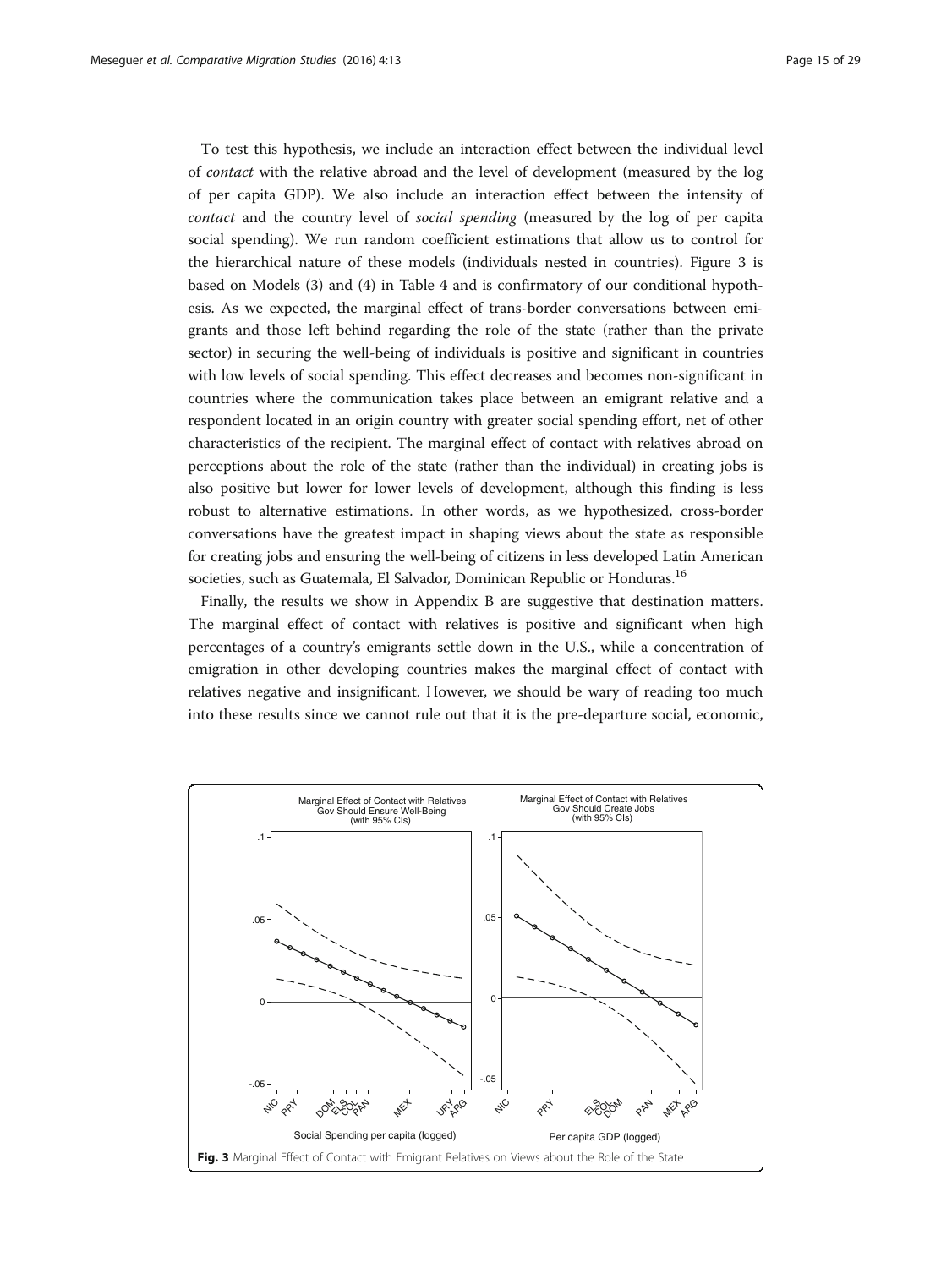|                                |                   |                | <b>HLM</b>                        |                         |
|--------------------------------|-------------------|----------------|-----------------------------------|-------------------------|
|                                | Ensure well-being | Create jobs    | Ensure well-being                 | Create jobs             |
|                                | (1)               | (2)            | (3)                               | (4)                     |
| Contact                        | 0.176             | 0.162          |                                   |                         |
|                                | [0.073]           | [0.135]        |                                   |                         |
| PubSpending (log)              | 0.0363            |                |                                   |                         |
|                                | [0.080]           |                |                                   |                         |
| Contact*PubSpending(log)       | $-0.0272$ *       |                |                                   |                         |
|                                | [0.014]           |                |                                   |                         |
| Percapita GDP (log)            |                   | 0.0195         |                                   |                         |
|                                |                   | [0.141]        |                                   |                         |
| Contact*Percapita GDP (log)    |                   | $-0.0164$      |                                   |                         |
|                                |                   | [0.0176]       |                                   |                         |
| Remittances                    | $-0.0148$         | 0.0329         |                                   |                         |
|                                | [0.050]           | [0.060]        |                                   |                         |
| Gov't efficacy                 | 0.0230            | 0.0237         |                                   |                         |
|                                | [0.002]           | [0.025]        |                                   |                         |
| Political interest             | $-0.0262$         | 0.00843        |                                   |                         |
|                                | [0.008]           | [0.0213]       |                                   |                         |
|                                |                   |                | Individual Level and Interactions |                         |
| Contact                        |                   |                | 0.0145                            | 0.0173                  |
|                                |                   |                | [0.008]                           | [0.011]                 |
| Contact*PubSpending (log)      |                   |                | $-0.0186$ **                      |                         |
|                                |                   |                | [0.008]                           |                         |
| Contact*Percapita GDP (log)    |                   |                |                                   | $-0.0339$ <sup>**</sup> |
|                                |                   |                |                                   | [0.016]                 |
| Remittances                    |                   |                | $-0.0146$                         | $-0.0241$               |
|                                |                   |                | [0.028]                           | [0.028]                 |
| Gov't efficacy                 |                   |                | $0.0394***$                       | $0.0337***$             |
|                                |                   |                | [0.004]                           | [0.004]                 |
| Political interest             |                   |                | $-0.0152**$                       | $0.0179**$              |
|                                |                   |                | [0.007]                           | [0.007]                 |
| Constant                       | $5.184***$        | $***$<br>5.638 | $5.634***$                        | $5.753***$              |
|                                | [0.552]           | [1.283]        | [0.074]                           | [0.084]                 |
|                                |                   |                | Country Level                     |                         |
| PubSpending(log)               |                   |                | 0.0490                            |                         |
|                                |                   |                | [0.083]                           |                         |
| Percapita GDP (log)            |                   |                |                                   | $-0.0290$               |
|                                |                   |                |                                   | [0.125]                 |
| Country level random effect uo |                   |                | 0.31                              | 0.35                    |
| $N_I$                          | 53830             | 54009          | 53830                             | 53559                   |
| $N_2$                          |                   |                | 18                                | 18                      |
|                                |                   |                |                                   |                         |

# <span id="page-15-0"></span>Table 4 Heterogeneous effects. Conditional effect of contact with relatives

Sociodemographic controls are age, age^2, gender, education, marital status, employment status, race, socioeconomic status. Columns (3) and (4) are HLM estimations. Country Level variables centered around the grand mean. Individual Level variables centered around the country mean. Dummy variables are not centered. The slope of contact is allowed to vary across countries

Robust Standard errors clustered on country in brackets;  $\bar{p}$  < 0.1,  $\bar{p}$  < 0.05,  $\bar{p}$  < 0.01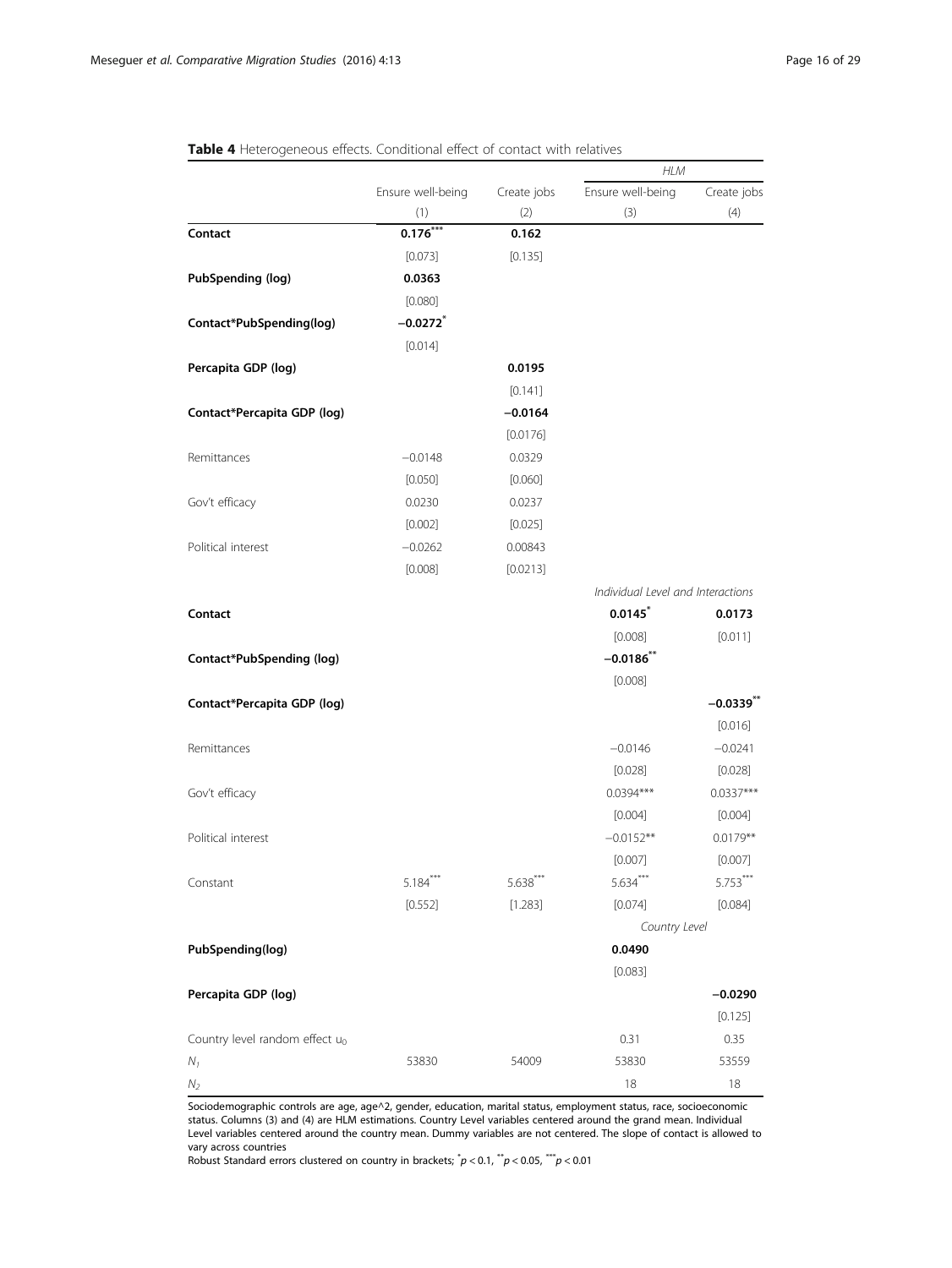and political characteristics of emigrants that select them into developed and developing countries that are driving the results. With these caveats in mind, if we put together the results concerning the level of development in origin countries and destination of emigration, countries such as El Salvador, Honduras, and Guatemala are the best candidates for social remittances to have a strong impact on the views of relatives in home countries.

## **Discussion**

In this paper, we have claimed that the size of the emigration phenomenon and the accompanying flows of money and ideas between émigrés and those left behind are too important to be ignored. We have claimed that whereas the economic impact of financial remittances has received considerable attention, the political consequences of these flows are much less researched. Even less researched is the impact of informational flows or transmission of beliefs and ideas, also known as social remittances, on political views and outcomes.

Although recent research has started to address this gap, most studies have so far focused on the role of financial remittances in shaping political attitudes and behaviors. Much less attention has been paid to other outcomes that might plausibly be affected by the reception of financial remittances and also by frequent communication with relatives abroad. In this paper, we hypothesized that financial remittances and social remittances have opposite effects on attitudes toward the role of the state with regard to economic and redistributive functions. In particular, because financial remittances substitute for social and public goods typically provided by the state, we hypothesized that respondents who receive financial remittances would have lower expectations regarding the roles of the state in providing jobs and in securing the well-being of citizens in comparison to respondents who do not receive remittances. Unlike financial remittances, communication with relatives abroad, who generally settle in societies with better functioning states, might induce a process of social learning among émigrés first, and then among their families back home through trans-border conversations. As a result, we hypothesized that unlike those individuals that do not have relatives abroad, respondents from emigrant families and who often communicate with them would be more likely to hold views in favor of a pro-active state.

Empirical tests of these contrasting hypotheses against survey data for 18 Latin American countries give support to the social remittances hypothesis: respondents who communicate with relatives abroad are more likely to think that the state, more than individuals or the private sector, should be active in creating jobs and in securing the well-being of the population in comparison with respondents who do not have family abroad. These results are robust to controlling for possible non-random selection effects. We did not find significant results for financial remittances. In view of our and others' findings (Levitt, [2001;](#page-27-0) Pérez-Armendáriz, [2014;](#page-27-0) Córdova & Hiskey, [2015](#page-27-0)), we claim that studies that look at the impact of financial remittances without taking into account social learning effects might be disregarding a crucial variable and in fact essentially overestimating the impact of financial remittances. We also showed that our main finding is conditional on certain origin country characteristics, notably the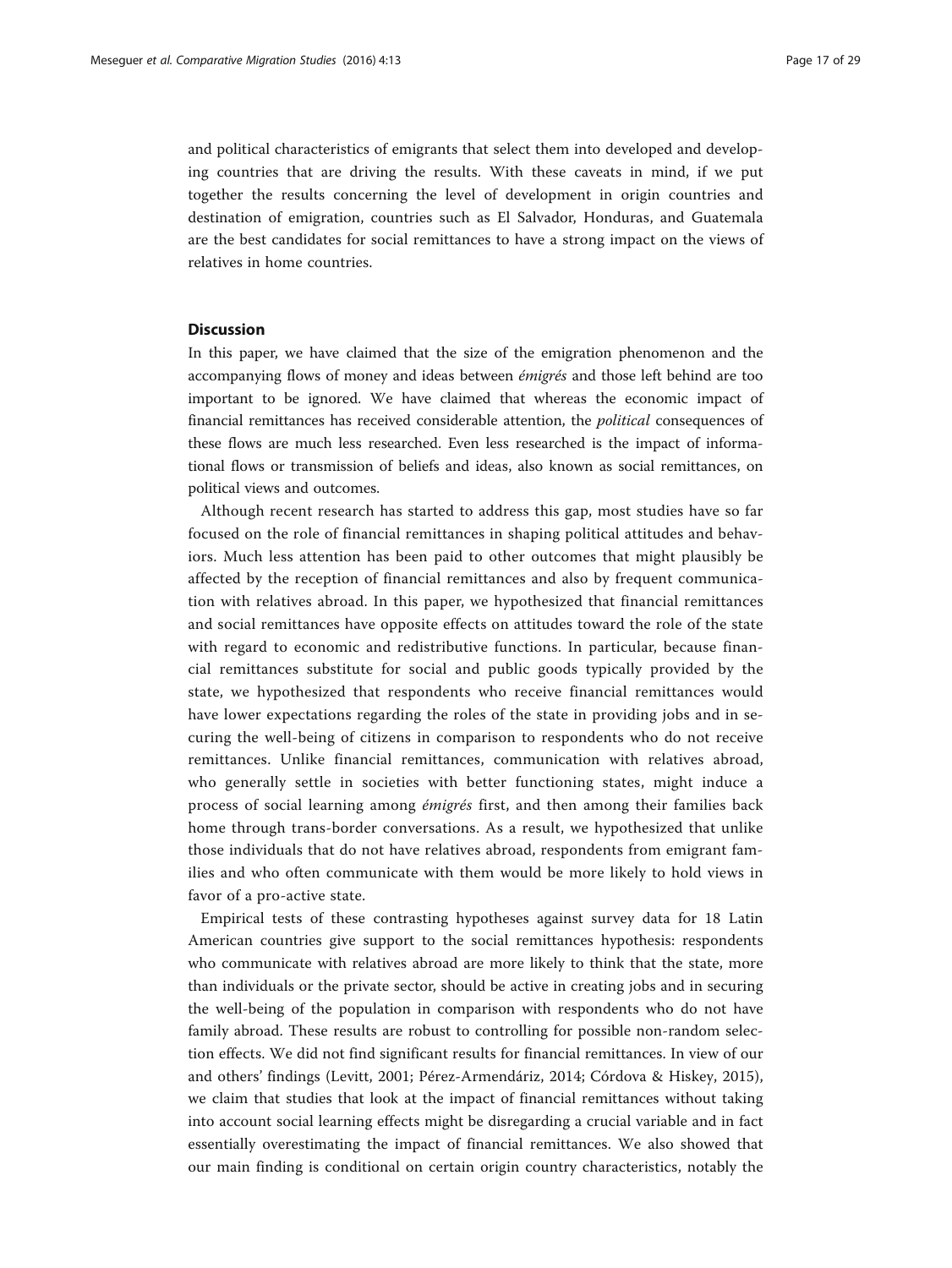level of development and relative effort of the state in origin countries. As expected, the effect of having contact with relatives is stronger in home countries that are less developed and in which social spending is comparatively smaller. It is in these countries where we expect that social remittances will have the potential to create an active coalition in favor of states that can deliver jobs and social protection.

More research is needed to understand the policy implications of our findings as well as to improve empirical tests of the social remittance hypothesis. Although we think that both having relatives abroad and communicating with them are good proxies for trans-border communication, more qualitative research is needed to grasp the specific contents of these trans-border conversations. Also, a pressing question is whether the different attitudes toward the role of the state among those with family abroad and in contact with it that we have found in this study translate into distinct political behaviors. Do trans-border conversations simply modify attitudes without having an effect on actual behaviors? In view of the extant research that shows that trans-border communication makes those left behind more politically active, especially at the local level (Pérez-Armendáriz & Crow, [2010](#page-27-0); Careja & Emmenegger, [2012;](#page-26-0) Córdova & Hiskey, [2015\)](#page-27-0), it makes sense to expect that changing attitudes will be reflected in local activism demanding a more present state. This is a hypothesis that future research should look into.

## Endnotes

<sup>1</sup>The countries are Mexico, Guatemala, El Salvador, Honduras, Nicaragua, Costa Rica, Panama, Colombia, Ecuador, Bolivia, Peru, Paraguay, Chile, Uruguay, Brazil, Venezuela, Argentina, Dominican Republic. See information about the Latin American Public Opinion Project (LAPOP) at<http://www.vanderbilt.edu/lapop/>.

<sup>2</sup>For instance, the LAPOP 2008 included a question explicitly surveying respondents about what uses they give to remittances. About 70 percent stated that remittances bought consumption (food, clothing), with education being the second most declared destination of remittances, albeit mentioned by just 9 percent of the respondents. Spending on housing is the third most frequent item mentioned in the list.

 $3$ See also Rother, [2009](#page-28-0) for a similar argument on the Philippine case and returning migrants from Saudi Arabia.

<sup>4</sup>Ideally, this would be solved with a matched-sample survey, conducting interviews among senders and recipients of the same households (Brown, Carling, Fransen, & Siegel, [2014,](#page-26-0) p.1259). As an alternative, for each country, we calculated the percentage of emigrants that settled down in developed countries as opposed to developing countries (United Nations, [2010\)](#page-28-0). In some estimations, we included an interaction between these percentages and the individual intensity of Contact. Although the results suggest that the country of destination matters (only when most emigrants settled in developed countries, prominently the U.S., were trans-border conversations significant) this finding is tentative because we cannot rule out that the characteristics of those who emigrate to advanced vs. developing countries are driving this finding. These results are available in [Appendix B.](#page-21-0)

<sup>5</sup>There is a low 2 % that reported receiving remittances, yet answered "no" when asked whether he or she has close relatives who used to live in this household and are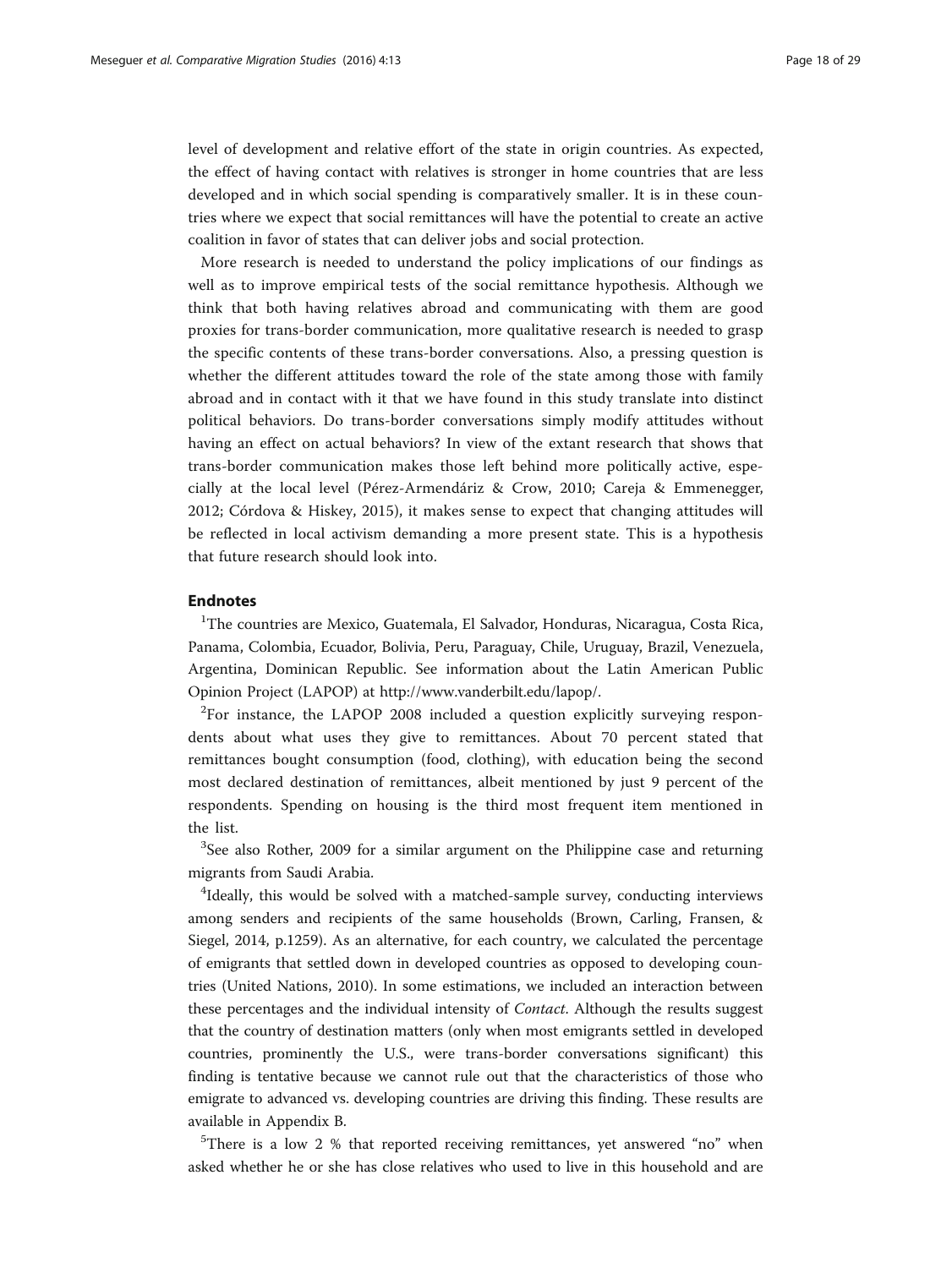now living abroad. This may be due to extended family or friends being the originators of financial remittances. Remittance figures are very likely to be underestimated because among other things, this survey does not ask about in-kind remittances. On the challenges of measuring remittances accurately in survey designs and suggestions for improving questionnaires, see Brown et al., ([2014](#page-26-0)).

<sup>6</sup>The exact wording for all the questions is shown in Table 5, [Appendix A.](#page-19-0)

 $7$ Descriptive statistics for the dependent and independent variables are shown in Table 6 on the [Appendix A](#page-19-0).

 $8$ We tested to what extent social and financial remittances shape opinions concerning how effectively governments are executing certain tasks (fighting unemployment, insecurity and poverty). We used our combined indicator of government efficacy as the dependent variable. We observe a similar pattern, with those having relatives abroad and communicating with them holding better opinions of the way governments do their job (see [Appendix C](#page-24-0), Table 9).

<sup>9</sup>Pre-treatment variables that predict having relatives abroad are gender, age, marital and employment status, race, and urban residency.

 $10$ This allows us to correct for the effects of non-random assignment and base our causal inference on the conditional mean independence assumption, which basically says that we can expect the units not exposed to treatment to react identically to those observed under treatment, and the units exposed to treatment not to differ in their control state from those observed under control. Figure 5 in the [Appendix A](#page-19-0) shows the balance between treated and untreated observations.

 $11$ Since we would be left with too few observations in each of the categories of intensity of communication with relatives, we cannot explore the impact of varying degrees of contact with relatives abroad. Also, note that the treatment we are interested in is whether a respondent has family abroad or not and that we will keep only comparable observations. This means that we lose a considerable number of observations. We consider this fact an even stricter test of our hypotheses and whatever the finding, it will be conservative.

 $12$ The latter was generated on the basis of the original variable (contact) and it takes four values: No contact (No family abroad), Low contact (Never/Rarely), Medium contact (Once or twice a month), High contact (Once or twice a week/Every day).

<sup>13</sup>The marginal effect of financial remittances at different levels of intensity of contact are shown in the [Appendix C,](#page-24-0) Fig. 9.

<sup>14</sup>The results are also robust to controlling for respondents' intention to migrate.

<sup>15</sup>See [Appendix A](#page-19-0), Fig. 4 for an illustration of this variation.

<sup>16</sup>We conditioned the intensity of Contact with relatives abroad to an indicator that can be taken to be a better proxy of government efficacy than the amount of spending, which arguably would capture scope rather than efficiency. The indicator is the Human Opportunity Index, HOI, [siteresources.worldbank.org/LACEXT/Resources/258553-22276310889/](http://siteresources.worldbank.org/LACEXT/Resources/258553-22276310889/Book_HOI.pdf) [Book\\_HOI.pdf,](http://siteresources.worldbank.org/LACEXT/Resources/258553-22276310889/Book_HOI.pdf) which shows values from 46 (Nicaragua) to 91(Chile) and addresses inequality of opportunity in housing and education. This measure correlates 0.68 with social spending per capita, showing that while the correlation is high, social spending does not correlate one to one with equality of opportunities. Again, it is in origin countries with low levels of HOI that contact with relatives is more relevant in shaping the views about what roles the state should play (Fig. 10, [Appendix C\)](#page-24-0).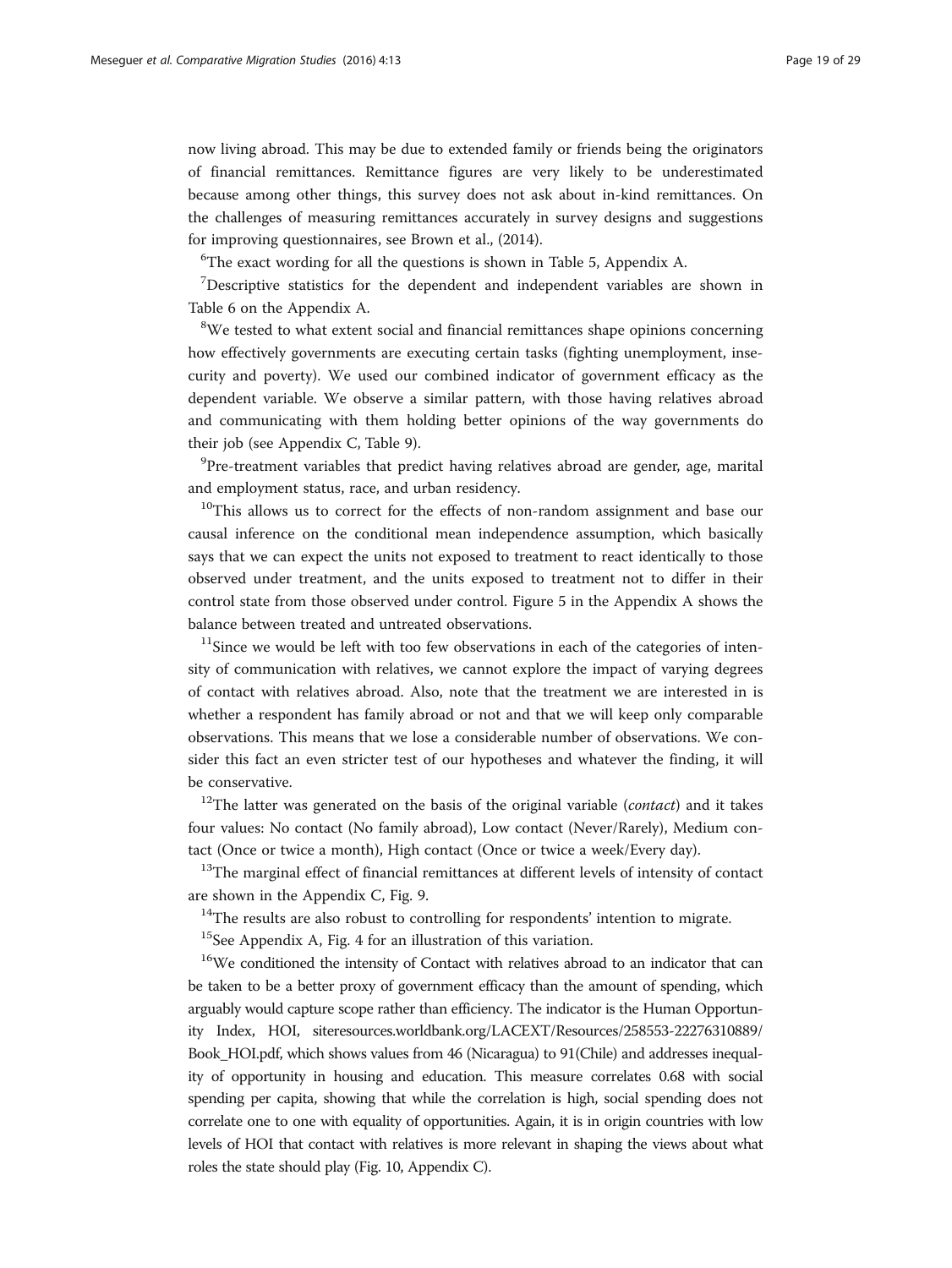# <span id="page-19-0"></span>Appendix A

# Table 5 Summary of questions and codings

| Ros2, Ros3, Ros4              | "The (Country) government, more than individuals, is the most responsible for ensuring<br>the well-being of the people. To what extent do you agree or disagree with this statement?"<br>"The (Country) government, more than the private sector, has the primary responsibility for<br>creating jobs. To what extent to do you agree or disagree with this statement?" "The<br>(Country) government should implement firm policies to reduce income inequality between<br>the rich and the poor. To what extent do you agree or disagree with this statement?"<br>(1) strongly disagree to (7) strongly agree. |
|-------------------------------|-----------------------------------------------------------------------------------------------------------------------------------------------------------------------------------------------------------------------------------------------------------------------------------------------------------------------------------------------------------------------------------------------------------------------------------------------------------------------------------------------------------------------------------------------------------------------------------------------------------------|
| Remittances                   | Does your family receive remittances from abroad? (1) Yes (0) No                                                                                                                                                                                                                                                                                                                                                                                                                                                                                                                                                |
| Family abroad                 | Do you have close relatives who used to live in this household and are now living<br>abroad? Recoded to (1) Yes (0) No.                                                                                                                                                                                                                                                                                                                                                                                                                                                                                         |
| Dependence                    | To what extent does the income of this household depend on remittances from<br>abroad? (0) No remittances (1) Nothing (2) Little (3) Some (4) A lot.                                                                                                                                                                                                                                                                                                                                                                                                                                                            |
| Contact                       | How often do you communicate with them (family abroad)? (0) No family abroad<br>(1) Never (2) Rarely (3) Once or twice a month (4) One or twice per week (5) Everyday.<br>[As categorical variable: (1/2) Low (3) Medium (4/5) High]                                                                                                                                                                                                                                                                                                                                                                            |
| Government<br>efficiency      | Continuous variable constructed out of three items. To what extent would you say<br>the current administration fights poverty? To what extent would you say the current<br>administration improves citizen security?                                                                                                                                                                                                                                                                                                                                                                                            |
|                               | To what extent would you say the current administration combats unemployment?<br>$(1)$ Nothing $(7)$ A lot                                                                                                                                                                                                                                                                                                                                                                                                                                                                                                      |
| Socioeconomic Status<br>(SES) | Factors constructed out of the questions asking respondents whether they own Television (1)<br>Refrigerator (2) Conventional Telephone (3) Cellular telephone (4) Vehicle (5) Washing Machine<br>(6) Microwave oven (7) Motorcycle (8) Indoor plumbing (9) Indoor bathroom (10) Computer                                                                                                                                                                                                                                                                                                                        |
| Political interest            | How much interest do you have in politics: a lot, some, little or none? (1) A lot (2) Some<br>(3) Little (4) None                                                                                                                                                                                                                                                                                                                                                                                                                                                                                               |
| Sociodemographic<br>variables | Age, Gender (Male = 1), Marital Status (Married = 1), Employment Status (Employed = 1),<br>Years of Education, Ethnic Background (White = 1)                                                                                                                                                                                                                                                                                                                                                                                                                                                                    |

# Table 6 Descriptive statistics

| Variables                | ${\cal N}$ | Mean     | SD    | p50          |
|--------------------------|------------|----------|-------|--------------|
| Own key enterprise       | 58,318     | 4.406    | 2.130 | 5            |
| Ensuring well-being      | 59,533     | 5.635    | 1.573 | 6            |
| Create jobs              | 59,771     | 5.722    | 1.553 | 6            |
| Reduce inequality        | 59,354     | 5.766    | 1.554 | 6            |
| Remittances              | 61,131     | 0.0923   | 0.290 | 0            |
| Family abroad            | 60,852     | 0.215    | 0.411 | 0            |
| Dependence               | 61,051     | 0.254    | 0.856 | $\Omega$     |
| Contact                  | 60,739     | 0.625    | 1.296 | $\mathbf{0}$ |
| Gov't efficacy           | 58,819     | 3.736    | 1.644 | 3.667        |
| Political interest       | 61,054     | 2.928    | 0.966 | 3            |
| Education                | 61,305     | 9.188    | 4.535 | 10           |
| SES factor 1             | 61,348     | 7.30e-05 | 0.793 | $-0.240$     |
| SES factor 2             | 61,348     | 0.0530   | 0.706 | 0.424        |
| Sex (male)               | 61,605     | 0.485    | 0.500 | 0            |
| Marital status (married) | 61,198     | 0.585    | 0.493 | 1            |
| Age                      | 61,487     | 38.90    | 15.95 | 36           |
| Employed (yes)           | 61,430     | 0.543    | 0.498 | 1            |
| Race (white)             | 59,866     | 0.299    | 0.458 | 0            |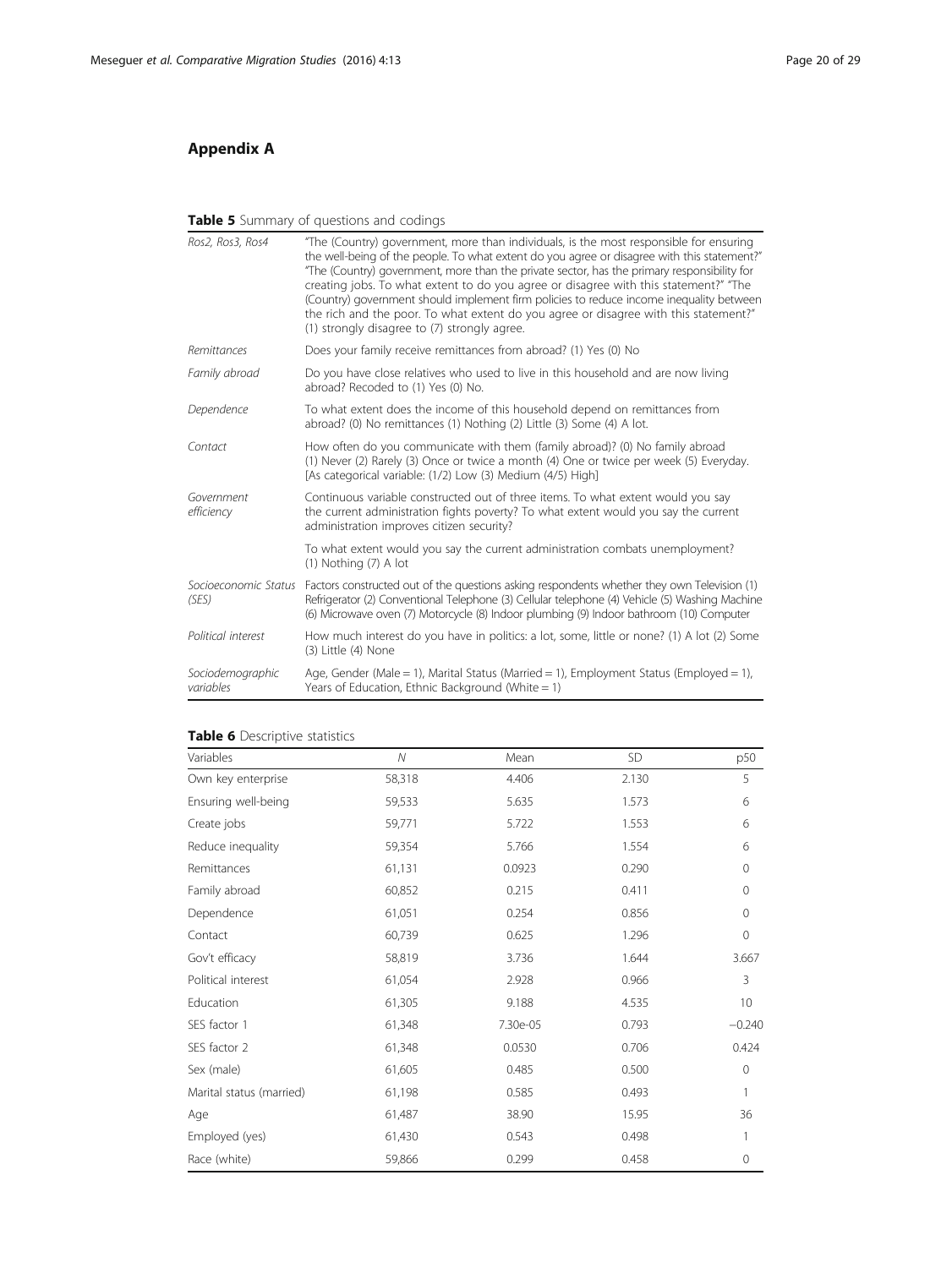|                           |            | Ensure well-being |            | Create jobs |             | Reduce inequality |  |
|---------------------------|------------|-------------------|------------|-------------|-------------|-------------------|--|
|                           | <b>OLS</b> | <b>PSM</b>        | OLS        | <b>PSM</b>  | <b>OLS</b>  | <b>PSM</b>        |  |
|                           | (1)        | (2)               | (3)        | (4)         | (5)         | (6)               |  |
| <b>Remittances</b>        | 0.005      | 0.033             | 0.006      | 0.320       | 0.043       | 0.274             |  |
|                           | [0.029]    | [0.232]           | [0.028]    | [0.202]     | [0.028]     | [0.187]           |  |
| Contact                   | $0.016**$  | $0.125**$         | $0.021***$ | 0.013       | 0.008       | 0.068             |  |
|                           | [0.007]    | [0.058]           | [0.006]    | [0.048]     | [0.006]     | [0.050]           |  |
| Gov't efficiency          | $0.023***$ | 0.041             | $0.018***$ | 0.033       | $0.030***$  | 0.035             |  |
|                           | [0.005]    | [0.044]           | [0.005]    | [0.045]     | [0.005]     | [0.044]           |  |
| Political interest        | $-0.014*$  | $-0.003$          | $0.019**$  | $-0.029$    | $-0.036***$ | $-0.008$          |  |
|                           | [0.008]    | [0.080]           | [0.007]    | [0.072]     | [0.007]     | [0.074]           |  |
| Intercept                 | $5.116***$ | $5.242***$        | 5.736***   | $6.488***$  | 5.683***    | $6.374***$        |  |
|                           | [0.072]    | [0.625]           | [0.070]    | [0.636]     | [0.070]     | [0.649]           |  |
| Observations              | 53,830     | 1,622             | 54,009     | 1,630       | 53,711      | 1,629             |  |
| R-squared                 | 0.042      | 0.104             | 0.061      | 0.113       | 0.061       | 0.186             |  |
| Sociodemographic controls | Yes        | Yes               | Yes        | Yes         | Yes         | Yes               |  |
| Country fixed effects     | Yes        | Yes               | Yes        | Yes         | Yes         | Yes               |  |
| Year fixed effects        | Yes        | Yes               | Yes        | Yes         | Yes         | Yes               |  |

## Table 7 Adjusted regression, treatment is receiving financial remittances

Sociodemographic controls are age, age^2, gender, education, marital status, employment status, race,

socioeconomic status

Robust standard errors in brackets  $p < 0.1$  \*\* $p < 0.05$ , \*\*\* $p < 0.01$ 

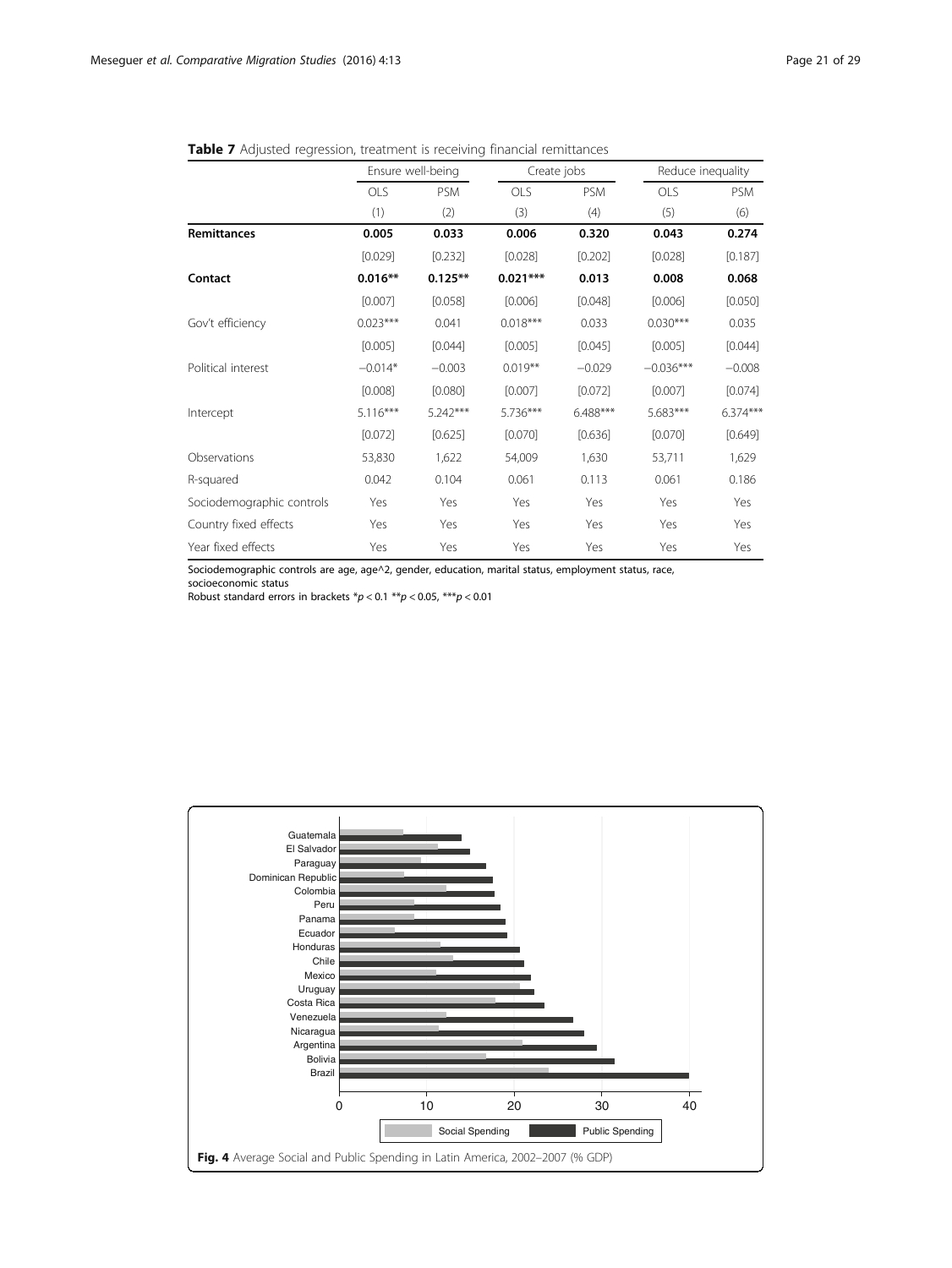<span id="page-21-0"></span>

# Appendix B

The Effect of Destination

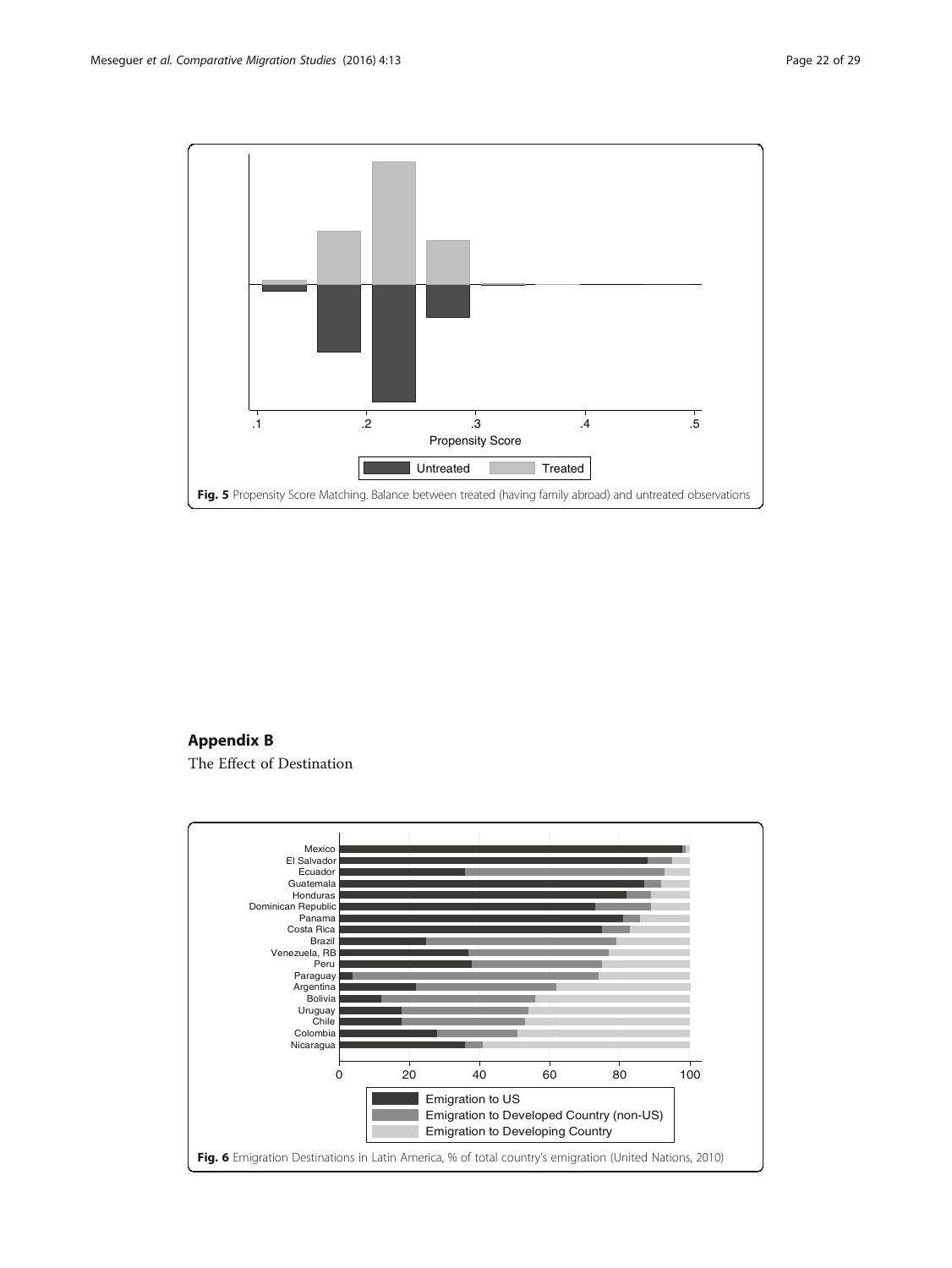|                                   | Emigration in the US |             | Emigration in LDCs |                        |
|-----------------------------------|----------------------|-------------|--------------------|------------------------|
|                                   | Ensure well-being    | Create jobs | Ensure well-being  | Create jobs            |
|                                   | (1)                  | (2)         | (3)                | (4)                    |
| Individual level and interactions |                      |             |                    |                        |
| Contact                           | 0.0131               | 0.0144      | $0.0147**$         | 0.0161                 |
|                                   | [0.008]              | [0.012]     | [0.007]            | [0.011]                |
| Contact* % Emigration in US       | 0.000357             | 0.000566    |                    |                        |
|                                   | [0.000]              | [0.000]     |                    |                        |
| Contact* % Emigration in LDCs     |                      |             | $-0.000738**$      | $-0.00109*$            |
|                                   |                      |             | [0.000]            | [0.001]                |
| Remittances                       | $-0.00748$           | $-0.0206$   | $-0.00629$         | $-0.0197$              |
|                                   | [0.028]              | [0.028]     | [0.028]            | [0.028]                |
| Gov't efficacy                    | $0.0393***$          | $0.0337***$ | $0.0393***$        | $0.0337***$            |
|                                   | [0.004]              | [0.004]     | [0.004]            | [0.004]                |
| Political interest                | 0.0401               | $-0.0676$   | 0.0319             | $-0.0766$              |
|                                   | [0.075]              | [0.089]     | [0.074]            | [0.086]                |
| Constant                          | $5.644***$           | $5.764***$  | $5.634***$         | $5.757***$             |
|                                   | [0.068]              | [0.080]     | [0.066]            | [0.077]                |
| Country level                     |                      |             |                    |                        |
| % Emigration in US                | $-0.00425*$          | $-0.00343$  |                    |                        |
|                                   | [0.002]              | [0.003]     |                    |                        |
| % Emigration in LDCs              |                      |             | 0.00830            | $0.00783$ <sup>*</sup> |
|                                   |                      |             | [0.004]            | [0.004]                |
| $N_2$                             | 18                   | 18          | 18                 | 18                     |
| N <sub>1</sub>                    | 53830                | 53559       | 53830              | 53559                  |

# Table 8 The effect of emigrant destination

HLM estimations. Sociodemographic controls are age, age^2, gender, education, marital status, employment status, race, socioeconomic status. Country Level variables centered around the grand mean. Individual Level variables centered around the country mean. Dummy variables are not centered. The slope of contact is allowed to vary across countries<br>Standard errors in brackets \*p < 0.1, \*\*p < 0.05, \*\*\*p < 0.01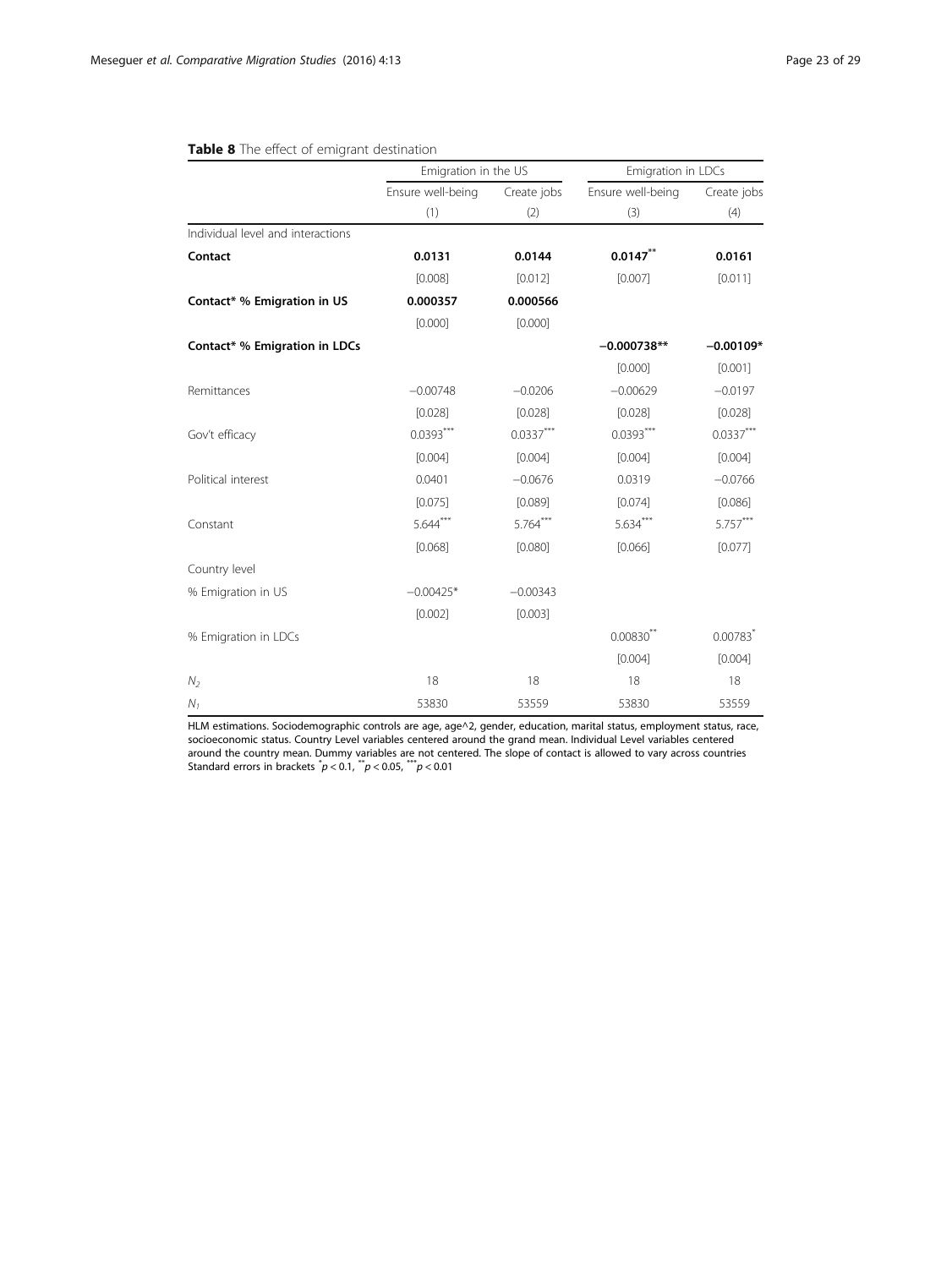

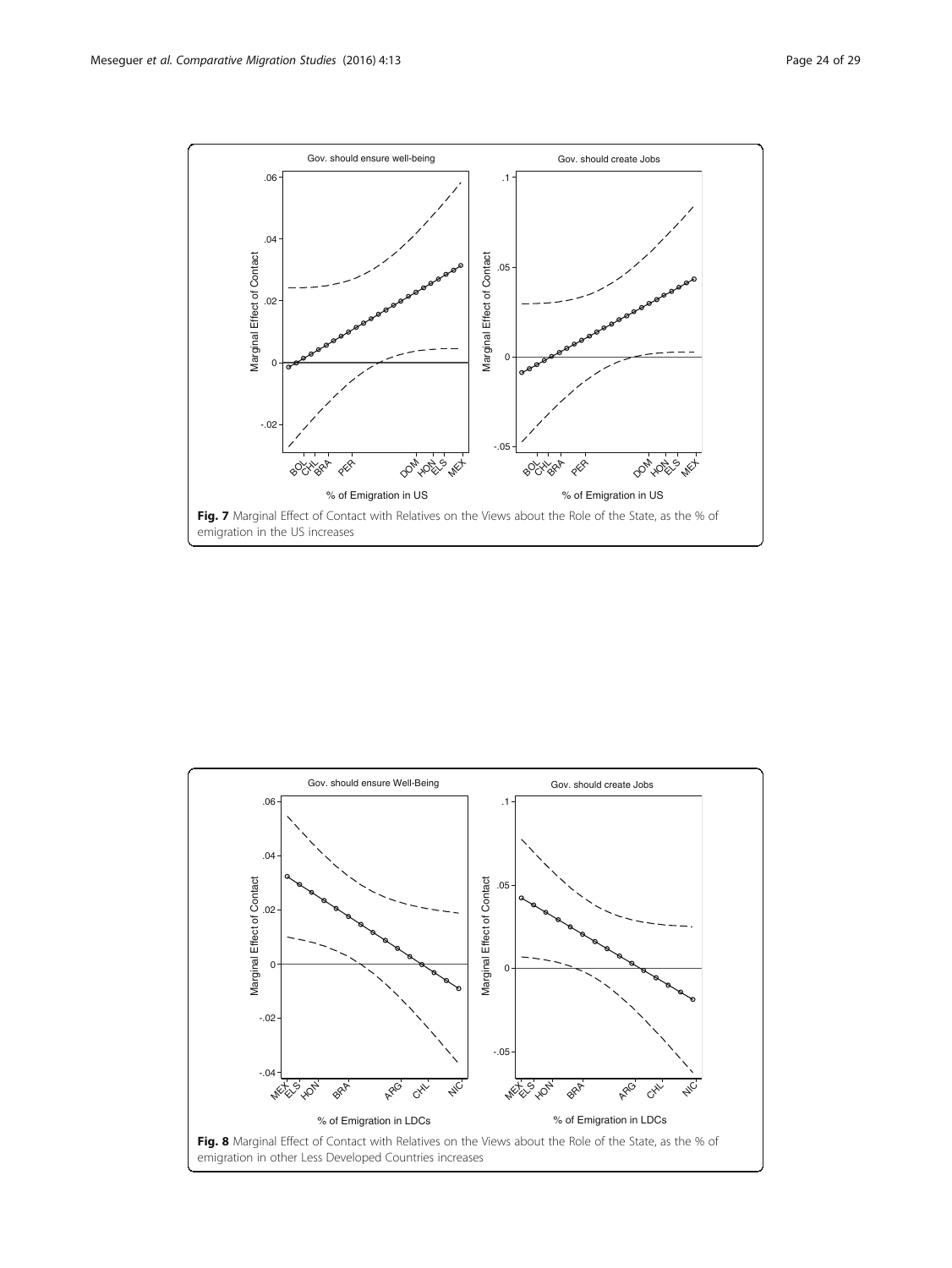# <span id="page-24-0"></span>Appendix C

| Table 9 Financial and social remittances and the perception of state efficacy (baseline) |  |  |
|------------------------------------------------------------------------------------------|--|--|
|------------------------------------------------------------------------------------------|--|--|

|                           | Gov't efficacy | Gov't efficacy |
|---------------------------|----------------|----------------|
|                           | (1)            | (2)            |
| Remittances               | 0.000657       |                |
|                           | [0.027]        |                |
| <b>Family abroad</b>      | $0.0400$ **    |                |
|                           | [0.019]        |                |
| Dependence                |                | $-0.00688$     |
|                           |                | [0.010]        |
| Contact                   |                | $0.0134***$    |
|                           |                | [0.006]        |
| Political interest        | $-0.209***$    | $-0.209***$    |
|                           | [0.008]        | [0.008]        |
| Intercept                 | 4.795***       | $4.790***$     |
|                           | [0.067]        | [0.067]        |
| Observations              | 55076          | 54929          |
| $R^2$                     | 0.137          | 0.137          |
| Sociodemographic controls | Yes            | Yes            |
| Country fixed effects     | Yes            | Yes            |
| Year fixed effects        | Yes            | Yes            |

Sociodemographic controls are age, age^2, gender, education, marital status, employment status, race, socioeconomic status Robust standard errors in parentheses  $***p$  < 0.01,  $**p$  < 0.05,  $*p$  < 0.1

| <b>Table 10</b> Adjusted regressions (PSM), social remittances and the state in a reduced sample of |  |  |
|-----------------------------------------------------------------------------------------------------|--|--|
| heavy financial remittance recipients                                                               |  |  |

|                           |            | Create jobs |             | Ensure well-being |             | Reduce inequality |  |
|---------------------------|------------|-------------|-------------|-------------------|-------------|-------------------|--|
|                           | <b>OLS</b> | <b>PSM</b>  | OLS         | <b>PSM</b>        | <b>OLS</b>  | <b>PSM</b>        |  |
|                           | (1)        | (2)         | (3)         | (4)               | (5)         | (6)               |  |
| <b>Remittances</b>        | $-0.012$   | $-0.112$    | $-0.009$    | $-0.034$          | 0.025       | 0.019             |  |
|                           | (0.028)    | (0.133)     | (0.030)     | (0.135)           | (0.029)     | (0.125)           |  |
| <b>Family abroad</b>      | $0.086***$ | $0.377***$  | $0.079***$  | $0.302**$         | $0.066***$  | 0.184             |  |
|                           | (0.022)    | (0.130)     | (0.023)     | (0.126)           | (0.023)     | (0.124)           |  |
| Gov't efficacy            | $0.013**$  | 0.054       | $0.028***$  | $0.070**$         | $0.019***$  | $0.086**$         |  |
|                           | (0.006)    | (0.037)     | (0.006)     | (0.035)           | (0.006)     | (0.035)           |  |
| Political interest        | $-0.017*$  | $-0.017$    | $-0.048***$ | $-0.060$          | $-0.046***$ | 0.012             |  |
|                           | (0.009)    | (0.059)     | (0.010)     | (0.060)           | (0.010)     | (0.052)           |  |
| Intercept                 | 5.837***   | $6.017***$  | $5.123***$  | 5.396***          | $5.751***$  | $5.455***$        |  |
|                           | (0.085)    | (0.563)     | (0.090)     | (0.499)           | (0.088)     | (0.517)           |  |
| Observations              | 31,788     | 2,685       | 31,674      | 2,678             | 31,618      | 2,679             |  |
| $R^2$                     | 0.037      | 0.049       | 0.032       | 0.038             | 0.029       | 0.058             |  |
| Sociodemographic controls | Yes        | Yes         | Yes         | Yes               | Yes         | Yes               |  |
| Country fixed effects     | Yes        | Yes         | Yes         | Yes               | Yes         | Yes               |  |
| Year fixed effects        | Yes        | Yes         | Yes         | Yes               | Yes         | Yes               |  |

Countries included: El Salvador, Dominican Republic, Nicaragua, Paraguay, Guatemala, Ecuador, Bolivia, Peru, Mexico, Colombia

Sociodemographic controls are age, age^2, gender, education, marital status, employment status, race, socioeconomic status Robust standard errors in parentheses \*\*\* $p < 0.01$ , \*\* $p < 0.05$ , \* $p < 0.1$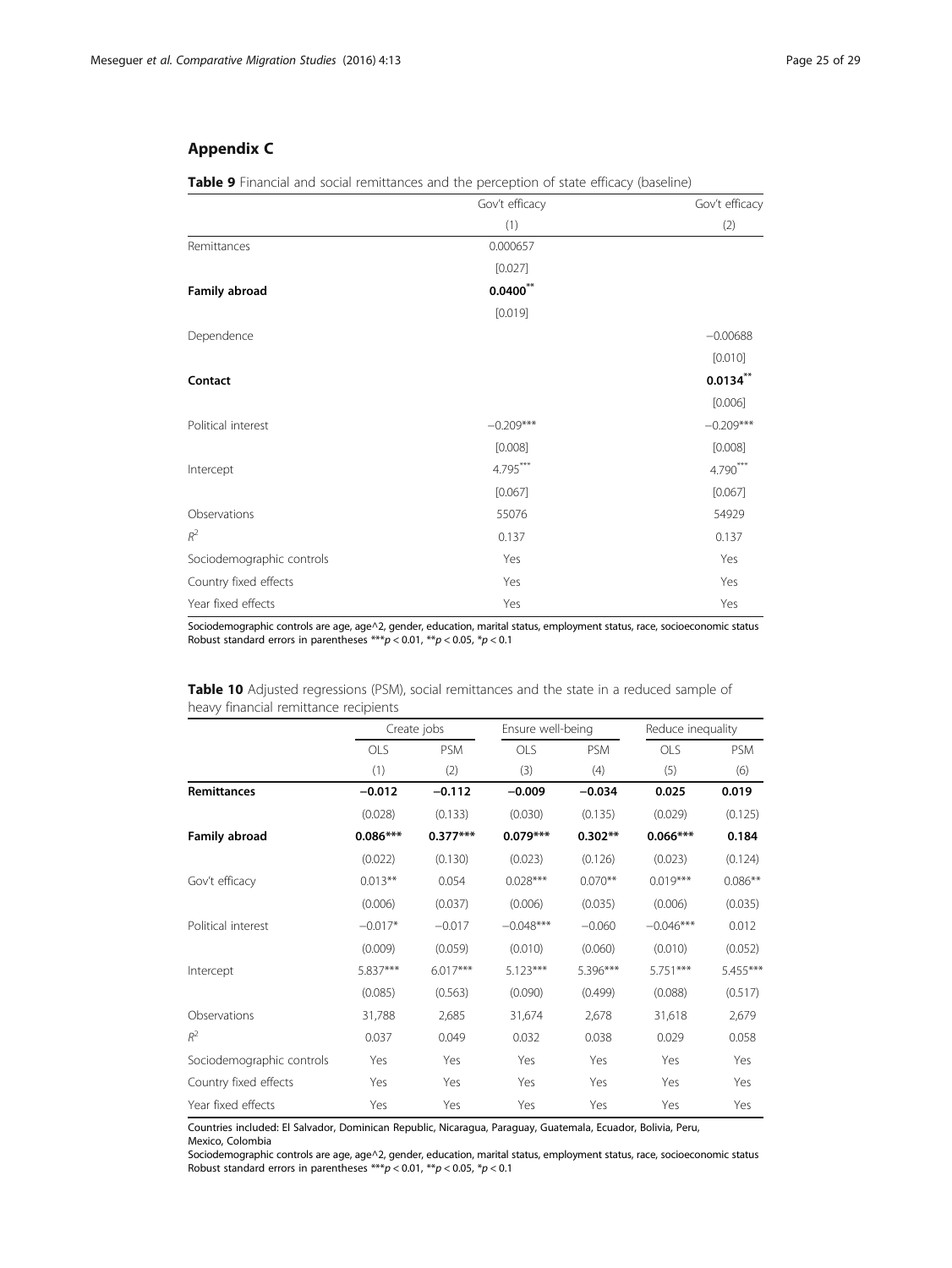

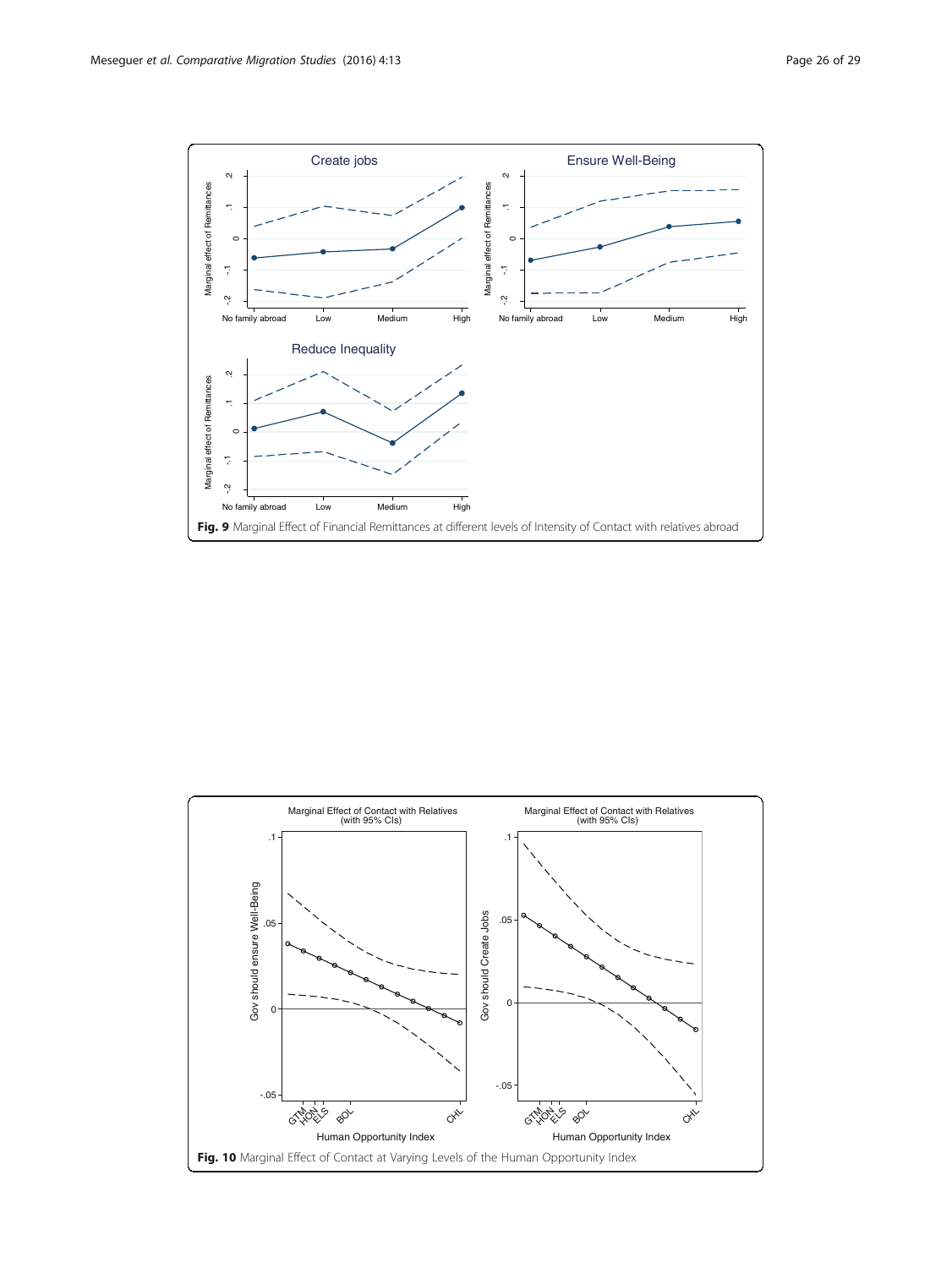#### <span id="page-26-0"></span>Competing interests

The authors declare that they have no competing interests.

#### Authors' contributions

CM: empirical analysis, writing. SL: empirical analysis. JA: data preparation. All authors read and approved the final manuscript.

#### Authors' information

Covadonga Meseguer has a PhD in Political Science (2002), member of the Juan March Institute for Advanced Studies in the Social Sciences (Madrid, Spain). Covadonga writes on international migration, the internationalization of policies, and Latin American political economy. Her work has appeared or will appear in International Studies Quarterly, World Development, European Journal of Political Research, Rationality and Society, European Journal of Political Economy, The Annals of the American Academy of Social and Political Science, and others. She is co-editor of the Special Issue "International Migration and Home Country Politics" published by Studies in Comparative International Development (2014). Covadonga is currently Associate Professor in International Political Economy at the London School of Economics and Political Science.

Sebastián Lavezzolo is a Postdoctoral Researcher Fellow at the Institute of Political Economy and Governance (IPEG) in Barcelona. He received his PhD in Political Science from New York University. Previously, he obtained a MA in Social Science form the Juan March Institute. His research interest lies in the field of comparative political economy. Other fields of research he is interested in are political behavior and political representation.

Francisco Javier Aparicio is research professor at CIDE Politics Division. He has a Master and PhD in Political Economy at George Mason University. His research areas are electoral systems, political competition, political economy of migration, and quantitative methods. Recent publications include World Development, Public Choice, and Política y Gobierno as well as the collective volumen Policymaking in Latin America: How politics shapes policies, Debatiendo la Reforma Política and Perspectivas Migratorias.

#### Acknowledgements

We thank Pascal Jaupart, participants in the Annual Meeting of the American Political Science Association, Washington DC, 28 August–1 September 2014, the Workshop "Following the Flows. Approaches to Intangible Remittances", Princeton University 19–20 September 2014, and the Speakers' Series, Latin American Center, Oxford University, 24 October 2014 for very useful comments.

#### Author details

<sup>1</sup>Department of International Relations, International Political Economy, London School of Economics and Political Science, Houghton Street, London WC2 2AE, UK. <sup>2</sup>Institute of Political Economy and Governance, Barcelona, Spain. <sup>3</sup>Center for Research and Teaching in Economics, Mexico City, Mexico.

### Received: 16 September 2015 Accepted: 17 March 2016 Published online: 03 November 2016

#### References

Adams, R. H., & Page, J. (2005). Do international migration and remittances reduce poverty in developing countries? World Development, 33(10), 1645–1669.

- Adams, R. H., & Cuécuecha, A. (2010). Remittances, household expenditure and investment in Guatemala. World Development, 38, 1626–1641.
- Adida, C. L., & Girod, D. M. (2011). Do migrants improve their hometowns? remittances and access to public services in Mexico, 1995–2000. Comparative Political Studies, 44(1), 3–27.
- Ahmed, F. Z. (2012). The perils of unearned foreign income: aid, remittances, and government survival. American Political Science Review, 106(1), 146–165.
- Amuedo-Dorantes, C., & Pozo, S. (2006a). Migration, remittances, and male and female employment patterns. The American Economic Review, 96, 222–226.
- Amuedo-Dorantes, C., & Pozo, S. (2006b). Remittance receipt and business ownership in the Dominican Republic. The World Economy, 29, 939–956.
- Aparicio, J., & Meseguer, C. (2012). Remittances and the state: the 3 × 1 program in Mexican municipalities. World Development, 40(1), 206–222.
- Batista, C., & Narciso, G. (2013). Migrant Remittances and Information Flows: Evidence from a Field Experiment. IZA DP No. 7839.
- Brown, R. P. C., Carling, J., Fransen, S., & Siegel, M. (2014). Measuring remittances through surveys: methodological and conceptual issues for survey designers and data analysts. Demographic Research, 31, 1243–1274.
- Burgess, K. (2005). Migrant philanthropy and local governance in Mexico. In B. Merz (Ed.), New patterns for Mexico: remittances, philanthropic giving, and equitable development. Cambridge: Harvard University Press.
- Burgess, K. (2012). Collective remittance and migrant-state collaboration in Mexico and El Salvador. Latin American Politics and Society, 54(4), 119-146.
- Calero, C., & Bedi, A. S. (2009). Remittances, liquidity constraints and human capital investments in Ecuador. World Development, 37, 1143–1154.
- Careja, R., & Emmenegger, P. (2012). Making democratic citizens: the effects of migration experience on political attitudes in central and Eastern Europe. Comparative Political Studies, 45(7), 875–902.
- Carling, J. (2014). Scripting remittances: making sense of money transfers in transnational relationships. International Migration Review, 48(1), 18–262.
- Chami, R., Barajas, A., Cosimano, T., Fullenkamp, C., Gapen, M., & Montial, P. (2008). The macroeconomic consequences of remittances. Washington, DC: International Monetary Fund.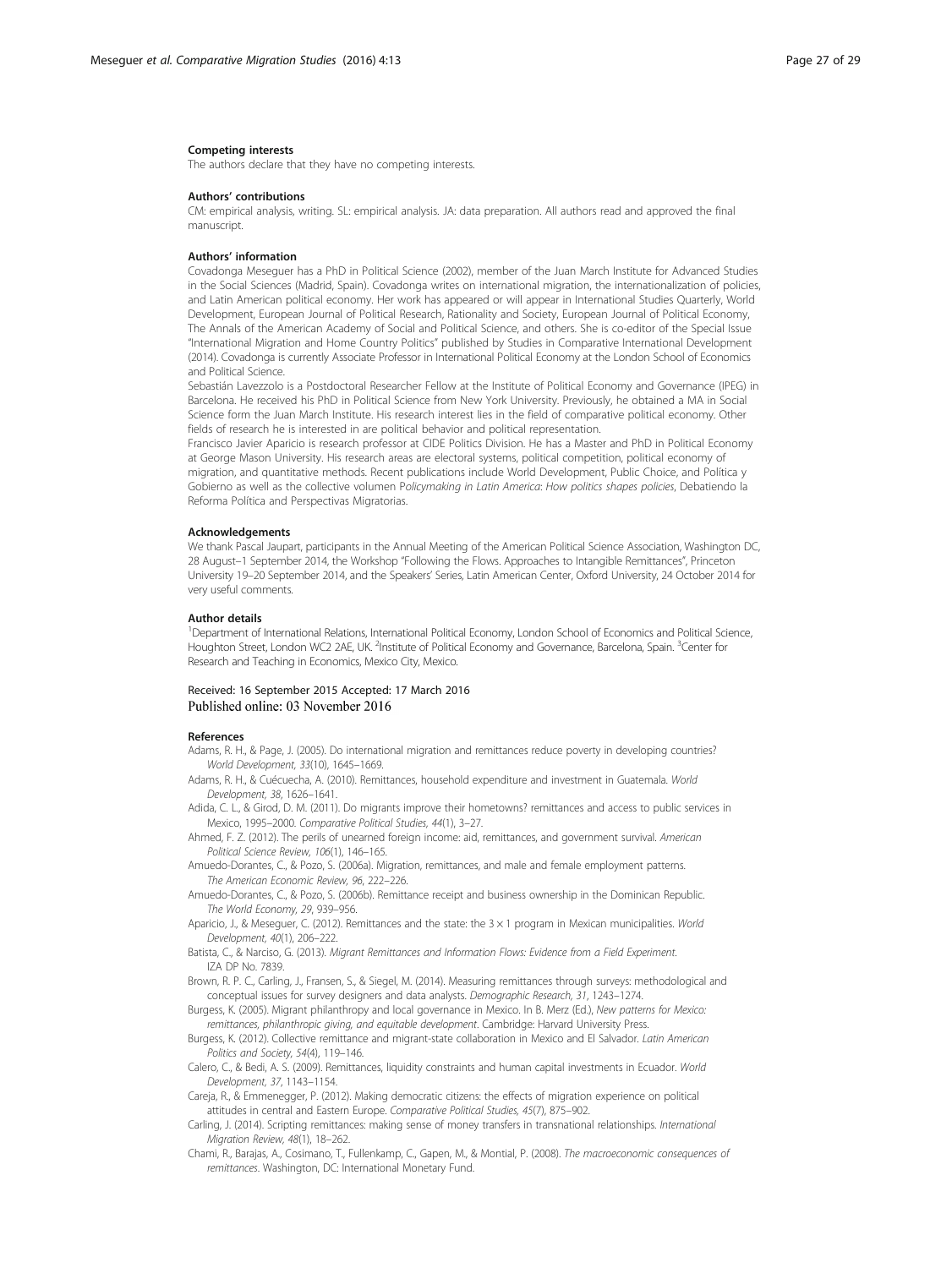- <span id="page-27-0"></span>Clark, X., Hatton, T., and Williamson, J. G. (2003). What explains crossborder migration in Latin America? Harvard Institute of Economic Research, Discussion Paper No 2012.
- Córdova, A., & Hiskey, J. (2015). Shaping politics at home: migrant networks and political engagement. Comparative Political Studies, 48(11), 1454–1487.
- Dionne, K. Y., Inman, K. L., & Montinola, G.R. (2014). Another Resource Curse? The Impact of Remittances on Political Participation. Afrobarometer Working Paper, p. 145.
- Doyle, D. (2015). Remittances and social spending. American Political Science Review, 109(4), 764–784.
- Drabo, A., & Ebeke, C. (2010). Remittances, public health Spending and foreign aid in the access to health care services in developing countries. Working Paper 201004. CERDI.
- Dumont, J. C., Spielvogel, G., Widmaier, S. (2010). "International Migrants in Developed, Emerging and Developing Countries: An Extended Profile", OECD Social, Employment and Migration Working Papers No.114, [http://www.](http://www.oecd.org/els/workingpapers) [oecd.org/els/workingpapers](http://www.oecd.org/els/workingpapers)
- Duquette, L. (2014). Collective remittances and transnational co-production: the  $3 \times 1$  program for migrants and household access to public goods in Mexico. Studies in Comparative International Development, 49(1), 112–139.
- Durand, J., & Massey, D. (2010). New world orders: continuities and changes in Latin American migration. The Annals of the American Academy of Social and Political Sciences, 630, 53–77.
- Ebeke, C. H. (2011). Remittances, countercyclicality, openness and government size. Recherches Économiques de Louvain, 4(77), 89–114.
- Elías, S., & Massey, D. (2010). Search of Peace: Structural Adjustment, Violence, and International Migration. In K. Donato, J. Hiskey, J. Durand, & D. Massey (Eds.), Continental Divides: International Migration in the Americas. The Annals of the American Academy of Political and Social Science (pp. 137–161).
- Escribà-Folch, A., Meseguer, C., & Wright, J. (2015). Remittances and democratization. International Studies Quarterly, 59(3), 571–586.
- Fajnzylber, P. J., & López, H. (2007). Close to home: the development impact of remittances in Latin America. Washington, DC: The International Bank for Reconstruction and Development, World Bank.
- Germano, R. (2013). Migrants' remittances and economic voting in the Mexican countryside. Electoral Studies, 32(4), 875–885. Goodman, G. L., & Hiskey, J. (2008). Exit without leaving: political disengagement in high migration municipalities in Mexico. Comparative Politics, 40(2), 169–188.
- Hiskey, J., Montalvo, D., & Orces, D. (2014). Democracy, Governance, and Emigration Intentions in Latin America and the Caribbean. Studies in Comparative International Development, 49(1): 89–11.
- Iskander, N. (2010). Creative state: forty years of migration and development policy in Morocco and Mexico. Ithaca, NY: Cornell University Press.
- IMF. (2005). World economic outlook: globalization and external imbalances. Washington, DC: International Monetary Fund. Kapur, D. (2010). Diaspora, development and democracy. The domestic impact of international migration from India. New Jersey: Princeton University Press.
- Kapur, D. (2014). Political effects of international migration. Annual Review of Political Science, 17, 479–502.
- Ketkar, S. L., & Ratha, D. (2010). Diaspora bonds: tapping the Diaspora during difficult times. Journal of International Commerce, Economics and Policy, 1(2), 251–263.
- Leblang, D. (2010). Familiarity breeds investment: Diaspora networks and international investment. American Political Science Review, 104, 584–600.
- Levitt, P. (1998). Social remittances: migration driven local-level forms of cultural diffusion. International Migration Review, 32(4), 926–948.
- Levitt, P. (2001). The Transnational Villagers. Berkeley: University of California Press.
- Levitt, P., & Lamba-Nieves, D. (2011). Social remittances revisited. Journal of Ethnic and Migration Studies, 37(1), 1–22. Maldonado, R., & Hayem, M. (2013). Remittances to Latin America and the Caribbean in 2012. Differing behavior across
- subregions. Washington, DC: Multilateral Investment Fund, Inter-American Development Bank.
- McMann, K. M. (2006). Economic autonomy and democracy: hybrid regimes in Russia and Kyrgyzstan. Cambridge [UK]: Cambridge University Press.
- Meseguer, C., & Burgess, K. (2014). International migration and home country politics. Studies in Comparative International Development, 49(1), 1–12.
- Morgan, S.L., & Winship, C. (2010). Counterfactuals and Causal Inference. Methods and Principles for Social Science Research. New York: Cambridge University Press.
- Moses, J. W. (2011). Emigration and political development. Cambridge: Cambridge University Press.
- Mosley, L., & Singer, D. A. (2015). Migration, labor and the international political economy. Annual Review of Political Science, 18, 283–301.
- Nyblade, B., & O'Mahony, A. (2014). Migrants' remittances and home country elections: cross-national and subnational evidence. Studies in Comparative International Development, 49(1), 44–66.
- O'Mahony, A. (2013). Political investment: remittances and elections. British Journal of Political Science, 43(4), 799–820. Orozco, M. (2003). Hometown associations and their present and future partnerships: new development opportunities? Washington, DC: USAID.
- Pérez-Armendáriz, C. (2014). Cross-border discussions and political behavior in migrant-sending countries. Studies in Comparative International Development, 49(1), 67–88.
- Pérez-Armendáriz, C., & Crow, D. (2010). Do migrants remit democracy? international migration, political beliefs, and behavior in Mexico. Comparative Political Studies, 43(1), 119–148.
- Pfutze, T. (2012). Does migration promote democratization? Evidence from the Mexican transition. Journal of Comparative Economics, 40(2), 159–175.
- Pfutze, T. (2013). Clientelism vs. social learning: the electoral effects of international migration. International Studies Quarterly, 58(2), 295–307.
- Ponce, J., Olivié, I., & Onofa, M. (2011). The role of international remittances in health outcomes in Ecuador: prevention and response to shocks. International Migration Review, 45, 727–745.